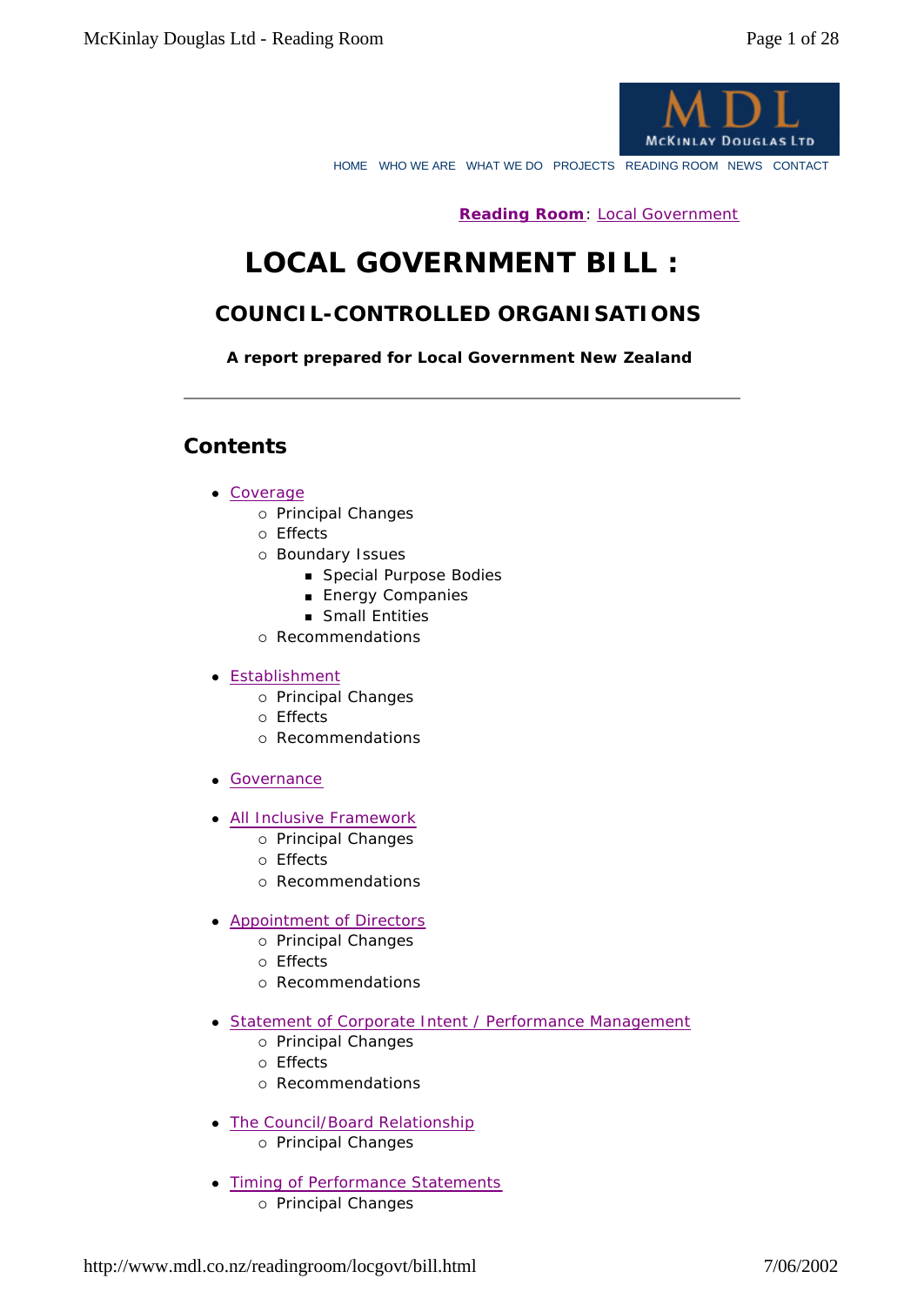- ° *Effects*
- ° *Recommendations*
- Performance Monitoring
	- ° *Principal Changes*
	- ° *Effects*
		- <sup>n</sup> *New Zealand*
		- <sup>n</sup> *International*
	- ° *Recommendations*
- Role of Directors
	- ° *Principal Changes*
	- ° *Effects*
	- ° *Recommendation*
- Drafting
	- ° *Recommendation*

### **INTRODUCTION**

The purpose of this report is to provide Local Government New Zealand ("LGNZ") with a critique of Part 4 and schedules 6 and 7 of the Local Government Bill focusing specifically on:

- The workability of these provisions.
- Any unreasonable costs and/or risks associated with the changes that may be of concern.
- Any changes considered necessary or desirable to resolve those concerns.

### **BACKGROUND**

The stated purpose of Part 4 and the associated schedules is to *"provide a code for the governance of council-controlled organisations and for the monitoring and reporting of their performance".* The explanatory note to the Bill includes the judgement (in the Statement of Net Benefit) that *"Better processes for establishing and monitoring council-controlled organisations should ensure better consistency with the long term council community plan and a higher level of benefit to the community and the economy".*

# **PRINCIPAL CHANGES FROM PREVIOUS LEGISLATION : THEIR EFFECTS AND RECOMMENDATIONS**

The remainder of the report deals with the Bill in three main sections: Coverage, Establishment and Governance. Each section (or sub section within governance) first outlines the principal changes, then discusses the effects, and finally makes recommendations. A final section, Drafting, deals with definitional matters that may merit clarification.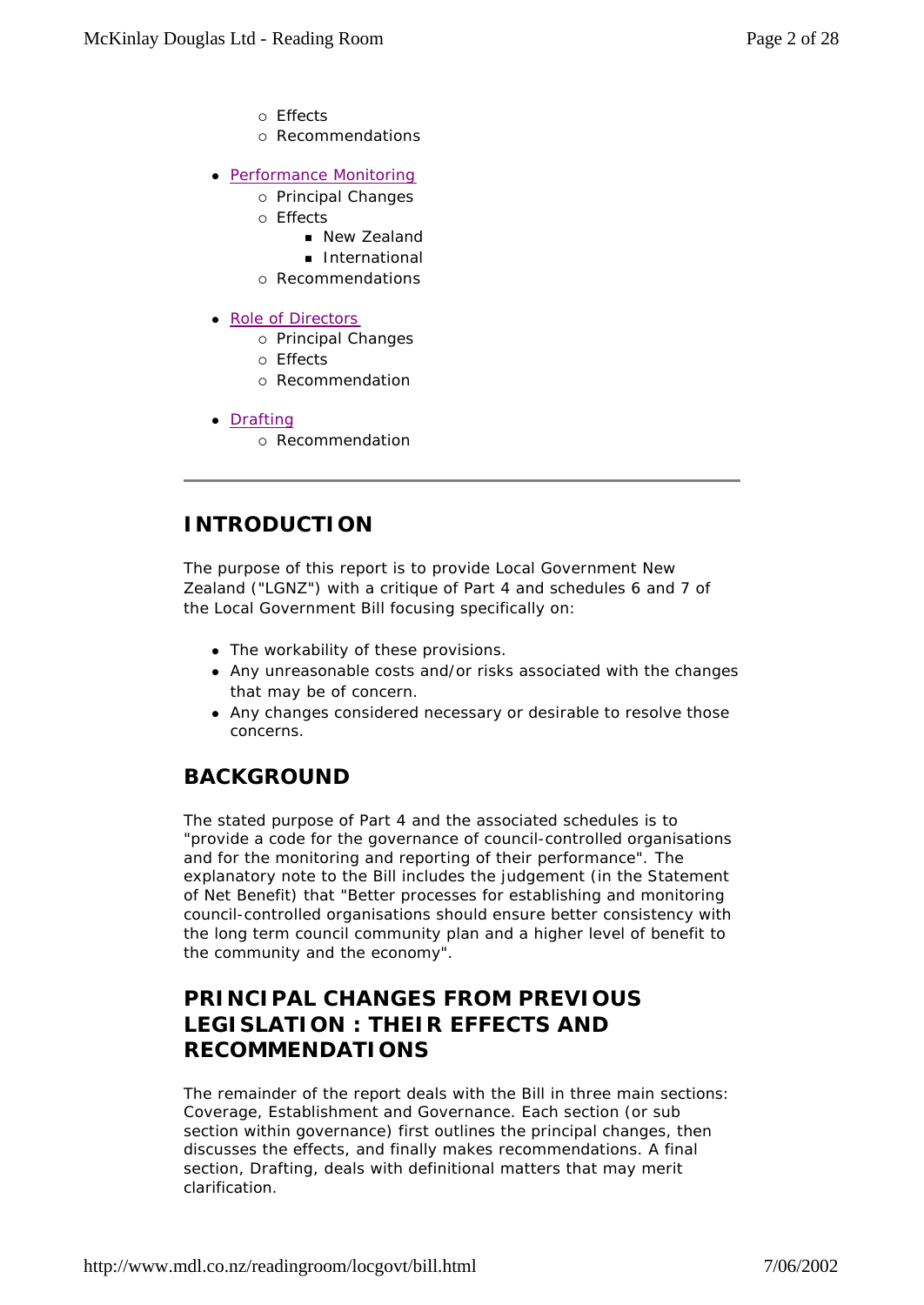# **Coverage**

#### *Principal Changes*

Part 4 and the associated schedules replace Part 34A of the Local Government Act 1974. Part 34A provides the statutory framework for the establishment of Local Authority Trading Enterprises (LATEs). Broadly, LATEs are defined to include:

- A company in which equity securities carrying 50% or more of the voting rights at a shareholders' meeting, are held or controlled, directly or indirectly, by one or more local authorities; or
- An organisation (that is, an entity or arrangement other than a company) which (1) operates a trading undertaking with the intention or purpose of making a profit and (2) is subject to significant control directly or indirectly by one or more local authorities (significant control is defined as control of 50% or more of the votes at a meeting of the organisation or the right to appoint half or more of the trustees, directors or managers).

The definition explicitly excludes port and energy companies, the New Zealand Local Government Association Limited, and any company or organisation controlled by it.

As well as excluding port and energy companies, the way in which the definition in Part 34A is drafted also excludes council -controlled trusts and any other council-controlled organisation unless it operates a trading undertaking with the intention or purpose of making a profit.

The definition in the Bill substantially widens coverage in two ways:

- It includes **ALL** council-controlled organisations (other than port companies, the New Zealand Local Government Association and any entity controlled by either). This is the case regardless of their structure and regardless of whether or not they are established for the purpose of operating a trading undertaking.
- Energy companies are no longer exempted and will therefore become council-controlled organisations subject to the new legislation once it is passed.

Currently, including a council-owned or controlled organisation within the definition of LATEs has two main consequences:

- Its establishment, operation and accountability are subject to the requirements of Part 34A of the Local Government Act 1974 (and certain other parts of the Act, principally ones dealing with planning, reporting and accountability).
- The income of the LATE itself is taxable. As well, any amount derived by a local authority from a LATE other than an amount received in trust, or rates, is also taxable.

#### *Effects*

With the two exceptions noted, all council-controlled organisations,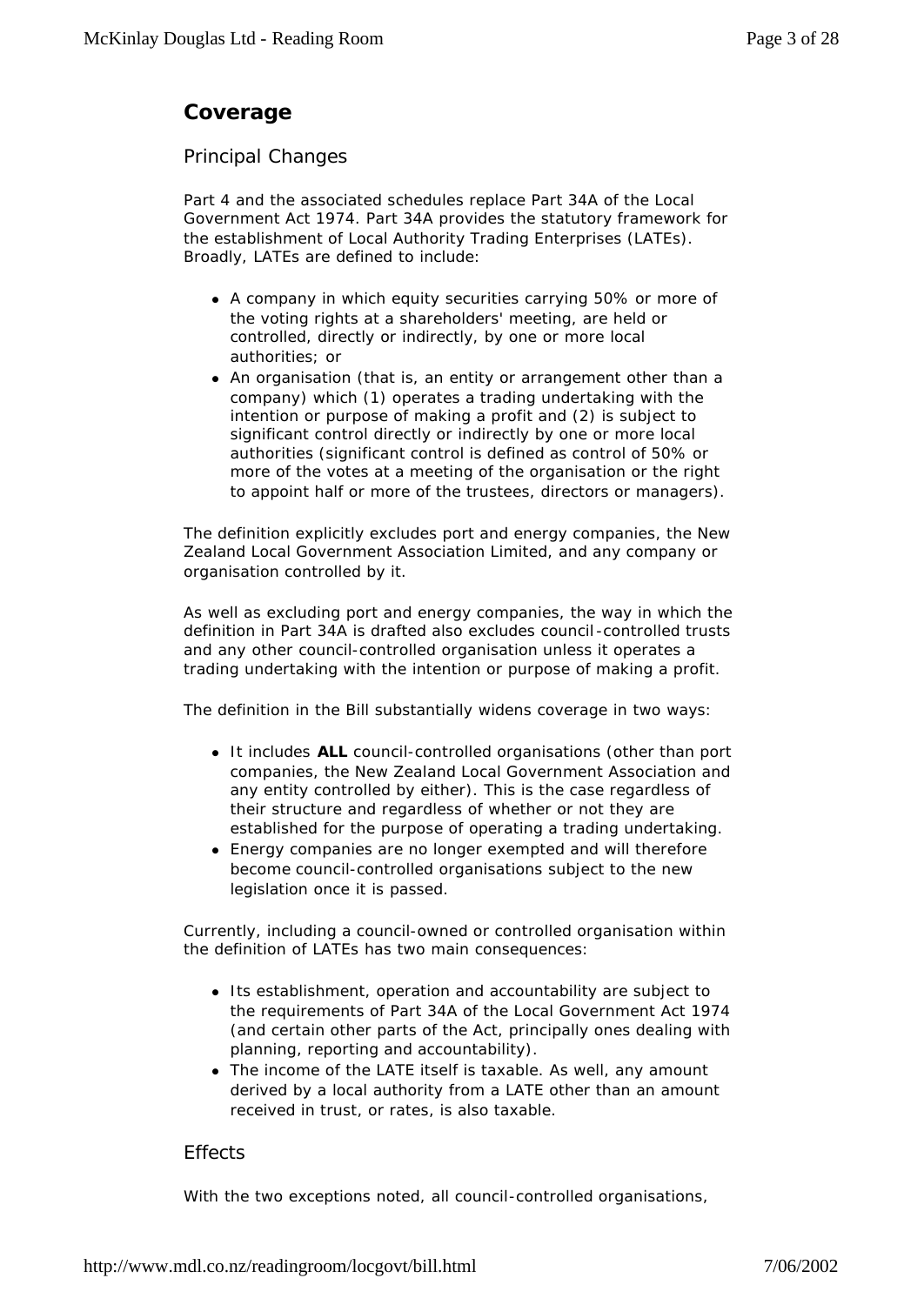whatever their structural or organisational form, will be subject to the requirements of Part 4 and associated schedules. The implications of this wider coverage are discussed in the separate parts of this report dealing with establishment and governance (other than boundary issues which are covered in this part).

The Income Tax Act will require a consequential amendment to deal with the change from Local Authority Trading Enterprise to councilcontrolled organisation. Logically that amendment should confine tax coverage to council-controlled profit organisations. The alternative of including all council-controlled organisations would be to make a substantial change in the tax liability of many local authorities. An obvious example would be those authorities which have leased facilities to (say) trusts established to manage museums, art galleries or other recreational/cultural or community facilities.

A principal effect of the Bill is to create a common legislative framework for council-controlled organisations regardless of their structure or whether or not they are intended to be profit making. In practical terms, the main impact of extending the coverage will be on council-established trusts.

Trusts are now quite widely used within local government for a range of different activities including, for example:

- Economic development agencies, tourism promotion, information centres etc.
- Art and cultural facilities such as art galleries, museums, libraries and theatres.
- Recreational facilities such as sports grounds, stadiums etc.

The use of trusts is likely to increase. Other areas where there is potential include such activities as housing and various forms of infrastructure. Under current legislation, the establishment process for trusts is normally quite straightforward with relatively low compliance costs. Commonly (but not necessarily) there will be a measure of public consultation by foreshadowing the intention to establish a trust in the council's annual plan. This will seldom be more than a paragraph or two spelling out the intention, the broad objectives of the proposed trust, and the funding which the council intends to make available.

The far more intensive regime now proposed will act as an incentive for councils to seek means for achieving the objectives currently served by council-controlled trusts through other arrangements which fall outside the definition of council-controlled organisation.

This should not be seen as a means of seeking to avoid public accountability so much as a means of reducing excessive compliance costs. In practice, virtually all trusts which councils have established continue to depend on the parent council for a substantial part, usually the majority, of their funding. The reason is simple. Typically the trust has been set up to take over a council function, where the activity is already in place, or to be the vehicle for delivering a new function, the nature of which is primarily the delivery of local public goods and thus dependent on continuing ratepayer funding.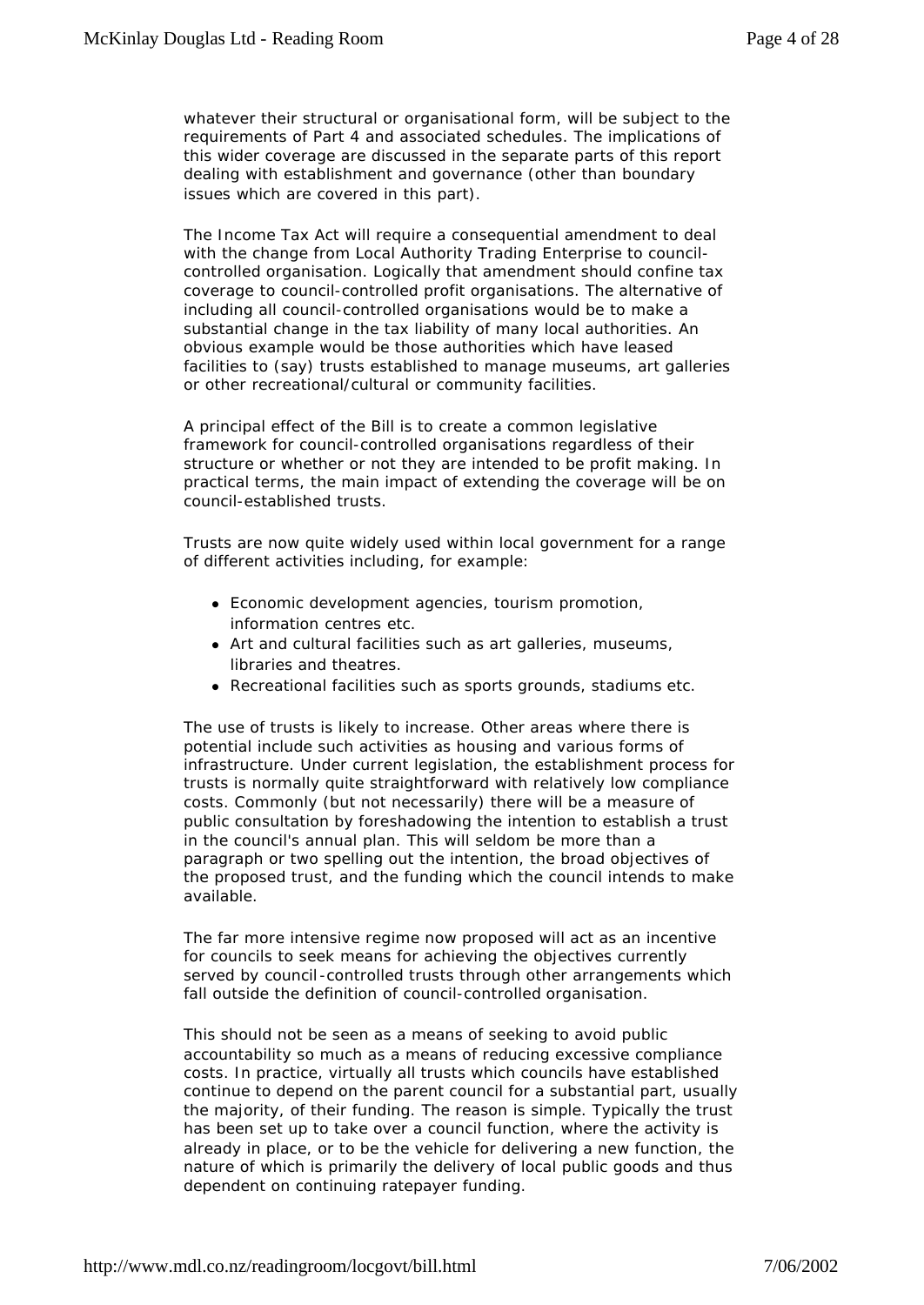Ongoing accountability to the public for the activity is assured because of the council's obligation to report prospectively and retrospectively on the allocation of funding and the outputs/outcomes that achieves. This is also reflected in the relationship between the council and the trust. Current best practice is a well-defined performance (or purchase) agreement specifying outputs, performance measurement, reporting etc.

Not all councils understand the different options available and have the skills needed to design structures that will fall outside the councilcontrolled organisation framework but still provide proper accountability and control of those matters of importance to the council's community. LGNZ may wish to consider developing best practice guidelines to assist councils understand the options.

#### *Boundary Issues*

There are three boundary issues which need to be dealt with. They are:

- Special purpose bodies.
- Energy companies.
- Small entities.

#### Special Purpose Bodies

There are a number of special purpose bodies, controlled by local authorities, which could be caught up within the expanded definition of council-controlled organisation. A number are established under statute with their own specific governance and accountability arrangements. Examples include the Canterbury Museum Trust Board, the Auckland Museum Trust Board, and the Otago Museum Trust Board. They are certainly controlled by local authorities in the sense that their governing boards are local authority appointed. What is unclear is whether they come within the definition of organisation in Section 42(2) of the Bill. If it is intended that organisations of this type be included, the legislation should be specific and any necessary modifications made to their current legislation. If it is not intended to include them, then the Bill should list them in the exemption provision in Section 42(4).

#### Energy Companies

Council -controlled energy companies will become subject to the requirements of Part 4. There does not appear to be any policy rationale for this change. If the concern is that publicly owned energy companies should be subject to greater accountability than is provided for under the Energy Companies Act (essentially the same as currently applies to LATEs), that would seem to apply equally to trust owned companies.

The compliance costs faced by energy companies will increase and so may the obstacles they face in carrying out their business activities (both the Christchurch and Dunedin city owned lines companies have been active in diversification). The more intrusive provisions of the proposed Bill could make dealing with companies subject to it less attractive for third parties. Further analysis of this issue is needed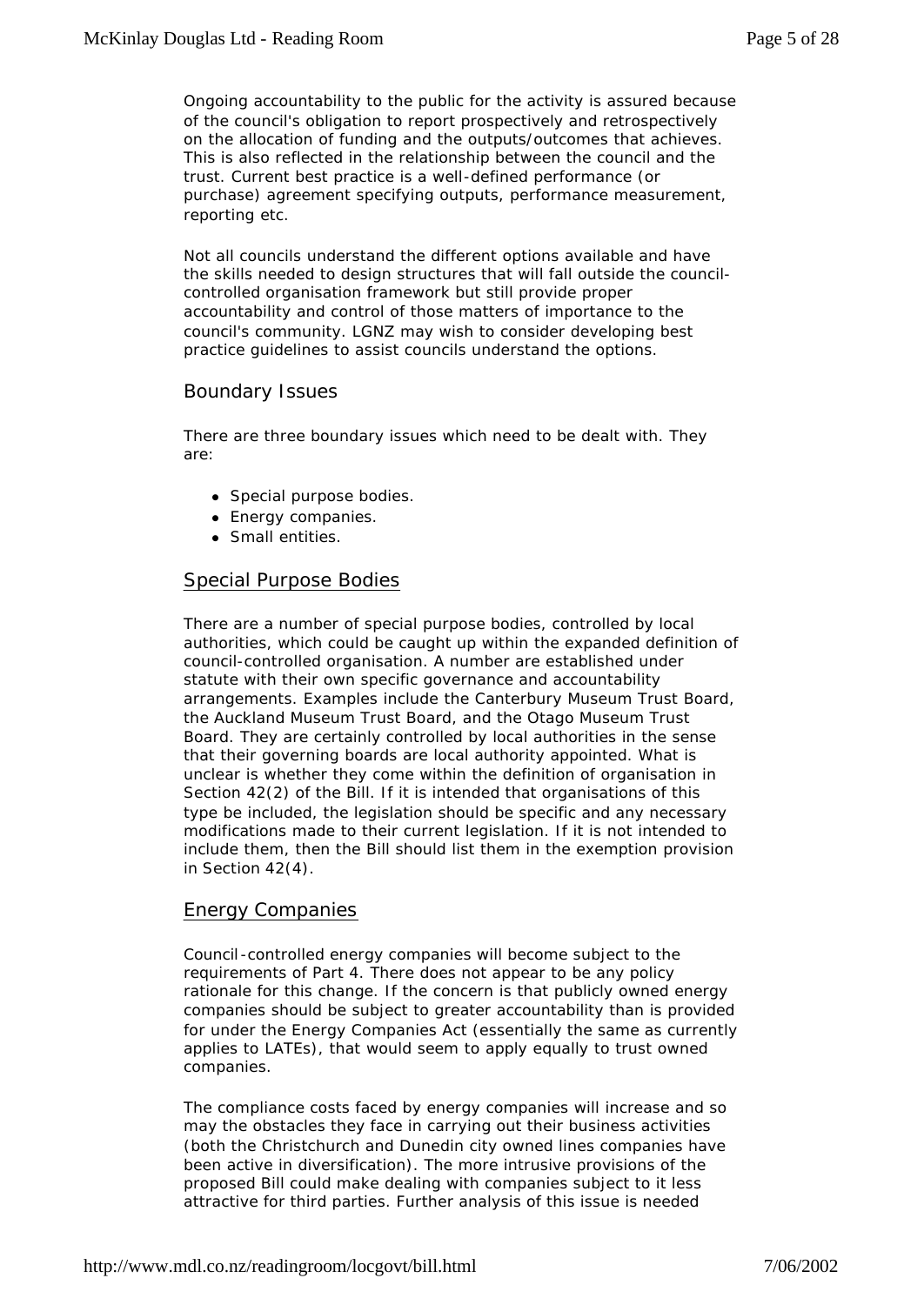before deciding whether there should be a specific recommendation.

Removal of the exemptions for energy companies means that local authority-controlled energy companies will be subject to two separate pieces of legislation, the Local Government Act and the Energy Companies Act. These contain different provisions, for example regulating the preparation of a statement of corporate intent. The Energy Companies Act should be amended to avoid any possibility of conflict.

#### Small Entities

A number of local authorities are concerned that the expanded definition of council-controlled organisation will capture a number of relatively small and insignificant entities and thus make them subject to the full weight of the extensive compliance provisions in the Bill. Examples cited included:

- A Christmas parade trust.
- Management boards for local public halls where these have some form of corporate structure - perhaps as a trust, perhaps as an incorporated society.

It would almost certainly be an impossible task to rewrite the definition of council-controlled organisation to exclude small and insignificant entities. The scheme of the Bill suggests an alternative approach: rewriting Section 42(1)(b) so that it commenced *"A significant organisation …."* and applying the equivalent of the process under Section 71 (Assessment of whether decision is significant) so that local authorities were required to consider, in respect of any council-controlled organisation other than a company, whether or not it was significant with the consequence that only significant organisations would be caught within the definition.

#### *Recommendations*

- 1. That the Bill be amended to make it clear whether or not special purpose bodies, such as the Auckland, Canterbury and Otago Museums, are intended to be covered by the council-controlled organisation provisions.
- 2. That the Energy Companies Act be amended in respect of local authority-controlled energy companies, to ensure that there is no conflict between the provisions of that Act and the new Local Government Act.
- 3. That the Bill provide a mechanism, equivalent to Section 71, by which local authorities can resolve whether a council-controlled non-profit organisation is significant and therefore subject to the proposed new provisions.

### **Establishment**

#### *Principal Changes*

The current Part 34A deals explicitly with the establishment of LATEs. It includes an obligation to constitute and adequately fund an establishment unit, the role and function of the establishment unit, the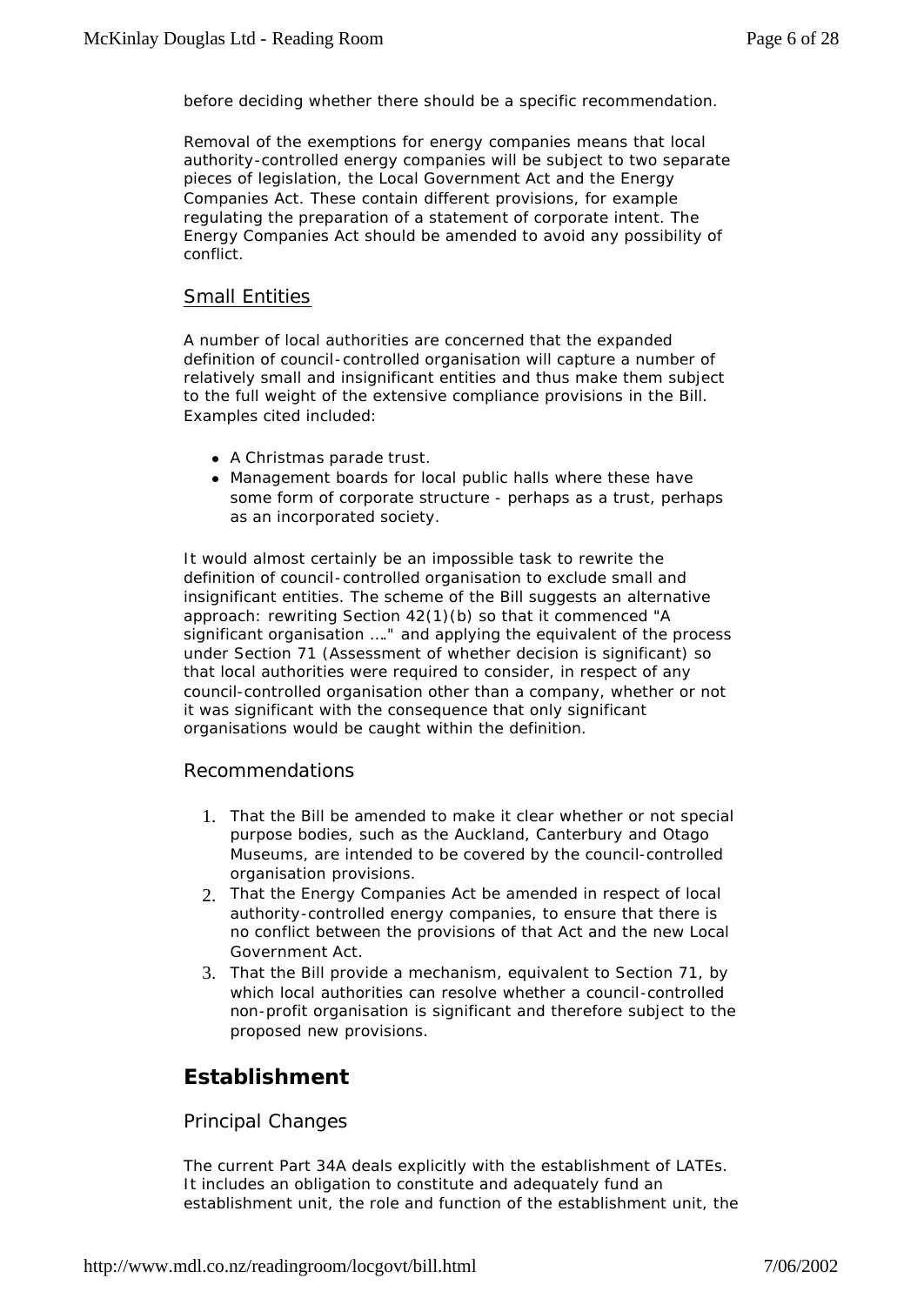preparation of an establishment plan, and a requirement to go to public consultation to the extent that the local authority wishes to depart from any recommendation of the establishment unit.

Under the Bill, there will no longer be statutory provisions regulating an establishment unit and its processes. Instead, the local authority will be free to devise its own processes relying on its general powers.

There is a new provision, in Section 43 of the Bill, that *"A proposal to establish a council-controlled organisation must be adopted in accordance with the special consultative procedure before a local authority may establish or become a shareholder in the councilcontrolled organisation".* [Note: The Bill uses terms such as 'shareholders' and 'directors' to apply to all council-controlled organisations, but with a provision in Section 42(3) to cover differing positions, arrangements etc.] Sections 66-72, dealing with consultation, require local authorities to use the special consultative procedure for any significant proposal and include the requirement that a transfer or divestment of significant assets (including a strategic asset owned or partly owned by the local authority) is a significant proposal.

Section 43 is explicit that consultation on establishment may be undertaken as part of another proposal or as part of an annual plan or a long-term council community plan. There is no similar requirement dealing with consultation on significant proposals.

Generally, Schedule 7 carries forward the procedural protections included in the present Part 34A from Sections 594ZE onwards, except for:

- Section 594ZO which excludes certain companies (principally port and energy companies) from the authority in Part 34A to transfer an undertaking to a local authority trading enterprise.
- Sections 594ZP, prohibiting local authorities from giving guarantees for LATEs, and 594ZPA prohibiting them from lending money to or providing other financial accommodation for a LATE on terms and conditions more favourable than would apply if the local authority itself were borrowing the money or obtaining the financial accommodation without charging rates.

Neither of these omissions is of any significance.

#### *Effects*

Dropping the specific provisions in respect of an establishment unit and establishment plan will allow local authorities to streamline processes and choose the most cost effective means of considering options for establishment. However, this is likely to be more than offset by the enhanced provisions for consultation. Even if it is to combine consultation on establishment with consultation on transfer of any significant assets, the compliance burden may be considerable. This is not a feature of Part 4 on its own, but rather of the enhanced emphasis in the legislation on public consultation and decisionwith Sections 66-72 being much more detailed and prescriptive than the present Section 716A. This includes Section  $68(1)(q)$  with its quite detailed requirements that any proposal to establish a council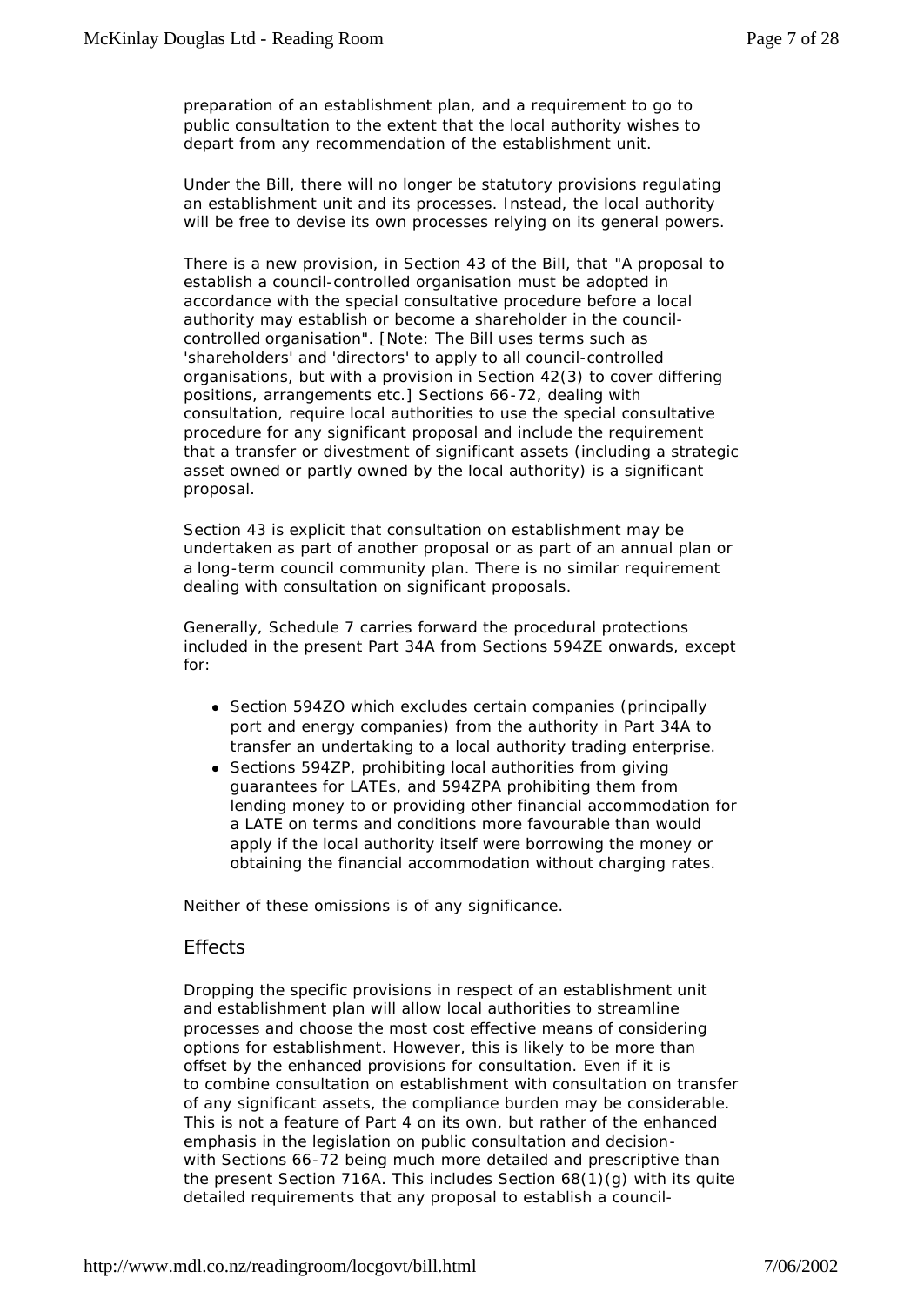controlled organisation set out reasons, proposed objectives, nature and scope of the activities, and the expected impact on the community, on the local authority's overall operations, and on the social, economic, environment and cultural wellbeing of the community.

#### *Recommendations*

- 1. It would be desirable for LGNZ to prepare, possibly in conjunction with the Controller and Auditor General, guidelines for local authorities to follow in the establishment of councilcontrolled organisations on matters such as:
	- ° What constitutes significant assets and/or strategic assets.
	- ° Compliance with the requirements of Section 68(1)(g) for example, if a local authority decided to transfer an inhouse design function to a council-controlled organisation, would it be sufficient compliance to report that the expected impact of the proposal on the local authority's overall operations was *"increased efficiency and flexibility in meeting council's design requirements"* and, for the impact on social, economic, environmental and cultural wellbeing of the community, to state simply *"none except to the extent that reduced cost will free up funding either for greater expenditure on other council activities or to hold/reduce rates".*
- 2. Section 43, dealing with the consultation required before a council-controlled organisation is established, and Section 72, requiring that the special consultative procedure be used before making a decision on a significant proposal, should be aligned so that a council establishing a council-controlled organisation in order to transfer significant and/or strategic assets to it, could use the one special consultation - whether it chose to do so through the annual plan or long term council community plan, or as a separate consultation. (That change could well apply to other significant proposals also, permitting them to be consulted on through either of those plans.)

### **Governance**

There are four principal areas of change which affect governance and accountability. They are:

- Bringing all council -controlled organisations within a specific legislative framework for governance and accountability.
- Appointment of directors (or trustees, managers, etc).
- Statement of corporate intent / performance agreement both content and process.
- The council / board relationship.

Each of these four areas is dealt with through the process of:

- $\bullet$  Describing the change.
- Assessing the effects of the change.
- Providing recommendations.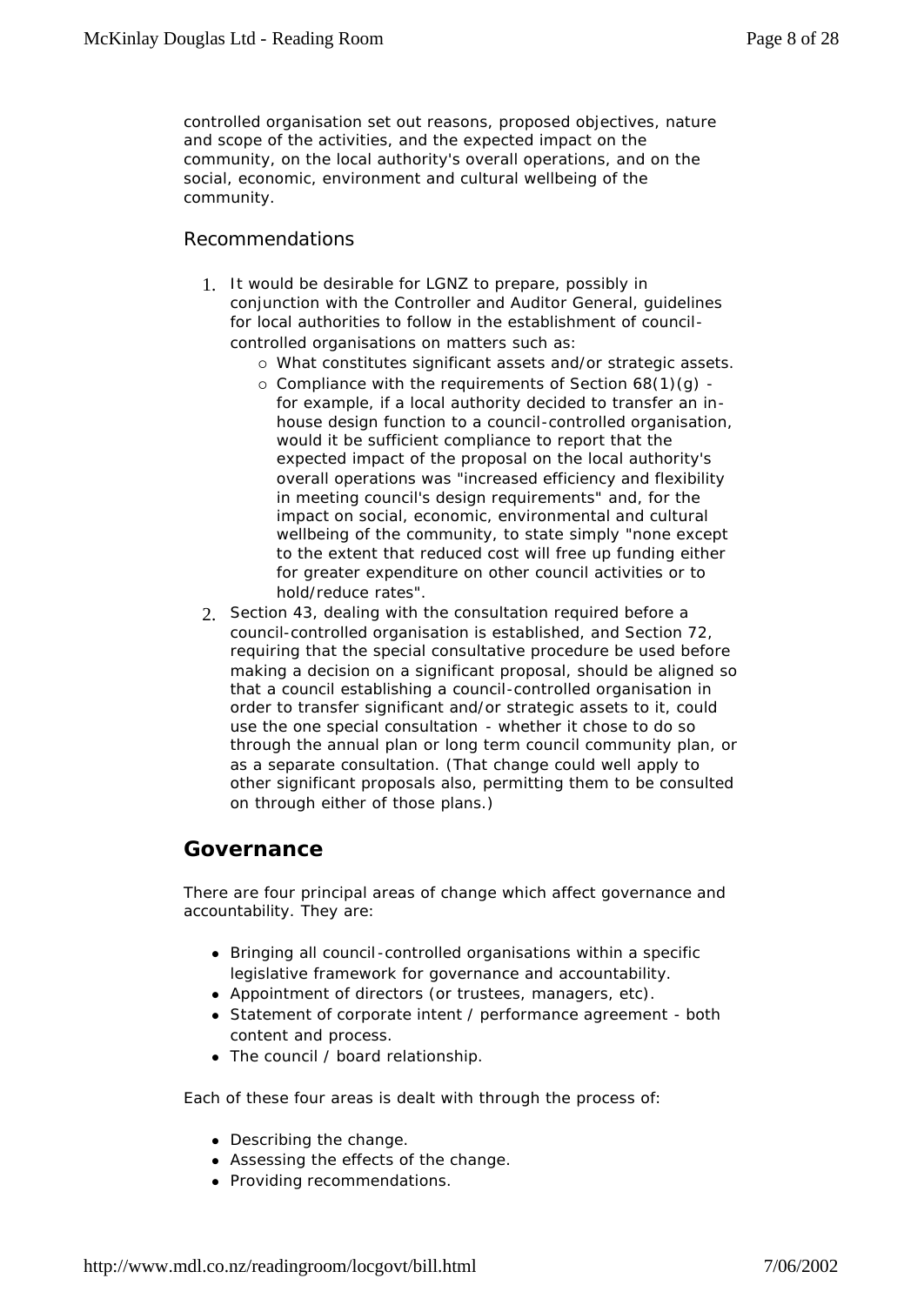# **All Inclusive Framework**

#### *Principal Changes*

All council-controlled organisations will be subject to a detailed statutory framework covering governance and accountability rather than, as at present, just LATEs.

#### **Effects**

Under current legislation, a local authority faces two boundary issues it needs to consider when establishing a separate organisation. The issues are:

- In respect of any entity, will it come within one or other of the control tests set out in Section 594B?
- $\bullet$  For an entity other than a company, will it be operating a undertaking with the intention or purpose of making a profit?

In practice, applying the current tests is normally straightforward. If the purpose is to carry on a trading undertaking with a profit objective or an activity which requires a strong commercial framework, the company structure has been used so that the entity is automatically a LATE. If the activity is a non-trading activity, it has been common to use trusts. As a result, the question of whether or not an entity is a LATE and therefore subject to the Act has been quite straightforward. Where there have been difficulties is in the area sometimes referred to as "accidental LATES", usually multi-party arrangements established either prior to the legislation or for purposes which seem distant from the legislation itself but, because of the potential for local authority control and the nature of their activities, may come within the definition.

The Bill preserves the control test which now becomes the sole test for whether an entity or arrangement comes within the legislative framework. The question of whether an entity is operating a trading activity with the intention or purpose of making a profit shifts from being a boundary test for application of the legislative framework to becoming a test for what type of entity - is it a council -controlled profit organisation or a council-controlled non-profit organisation?

Under the Bill, the main significance of the distinction is in how to comply with Schedule 6. A council-controlled profit organisation is required to complete a statement of corporate intent and a non-profit organisation a performance agreement.

The more significant distinction (as noted above at page 2) is likely to be the income tax implications. There is potential for these to be significant. The options available for amending Section CD3(b)(ii)(A) would logically seem to include:

- Applying it solely to council-controlled profit organisations.
- Applying it to all council-controlled organisations with the consequences cited above.
- Applying it to council-controlled profit organisations plus any council-controlled non-profit organisations formed as companies.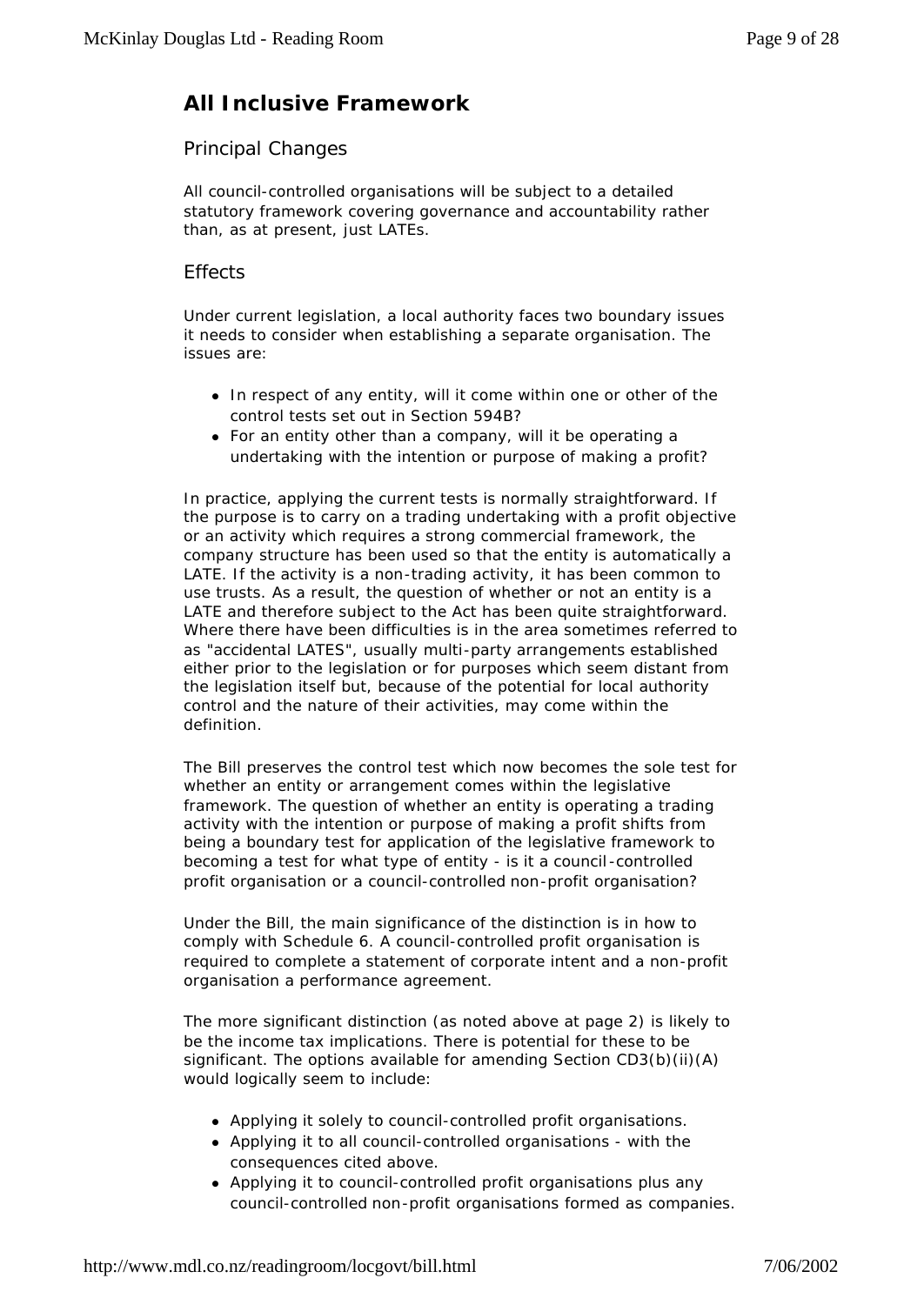This latter point is significant as the situation of Metrowater Limited, the Auckland City Council owned charitable LATE responsible for water distribution and collection of wastewater within Auckland City, demonstrates. At the time it was established, it and any payments it made to Auckland City Council, were non-taxable. The law was amended to make these amounts taxable.

In establishing Metrowater - and negotiating subsequent statements corporate intent - the Auckland City Council deliberately took the view that it should not seek to earn a profit, by way of dividend payment, from the company. The statement of corporate intent sets a minimal target for return on capital with the explicit requirement that this return is to be held for reinvestment. Both the company and the Council recognise that Metrowater will be required to invest in system expansion and upgrade amounts over and above what will be available solely from depreciation. Making some provision for funding from internal cash flow is accordingly seen as both appropriate and equitable (as between different generations of users).

Theoretically, Metrowater could have been established as an incorporated charitable trust rather than as a company. In practice, there is a widespread view that complex and large scale undertakings such as water and wastewater management require a company structure with its quite detailed and well understood legislative and governance frameworks (the provisions of the Companies Act and of common law; the provisions of the Financial Reporting Act) rather than the much less robust regime which applies to trusts.

There is good reason to believe that other local authorities will want to use corporate structures to manage water and wastewater undertakings so long as those can be properly controlled in the interests of ratepayers and users. Taking a view that these are service organisations and that their overriding objective should be to supply a least cost service to current and future users in a manner consistent with the community's objectives (including environmental and social objectives), there is a case for companies of this type being run as non-profit organisations. That is, they may generate a surplus to provide for future investment, but the shareholder itself receives no return.

Under an approach of this kind, management would be incentivised not in relation to optimising shareholder wealth, but on delivering a least cost service so long as they also meet related environmental and social objectives.

There is clearly scope for contention over this matter. The government's economic advisers are likely to argue that, unless companies of this type target earning at least a market rate of return on capital, then there may be significant distortions (in areas such as productive, dynamic and allocative efficiency). Those arguments lose some of their force in dealing with monopolies. As the electricity industry in particular shows, market regulation of monopolies is not always effective.

Such an approach might also be seen as creating a bias in favour of public rather than private provision. That, however, appears to be a government objective, at least in respect of water and wastewater in any event (see the provisions of Section 129 of the Bill).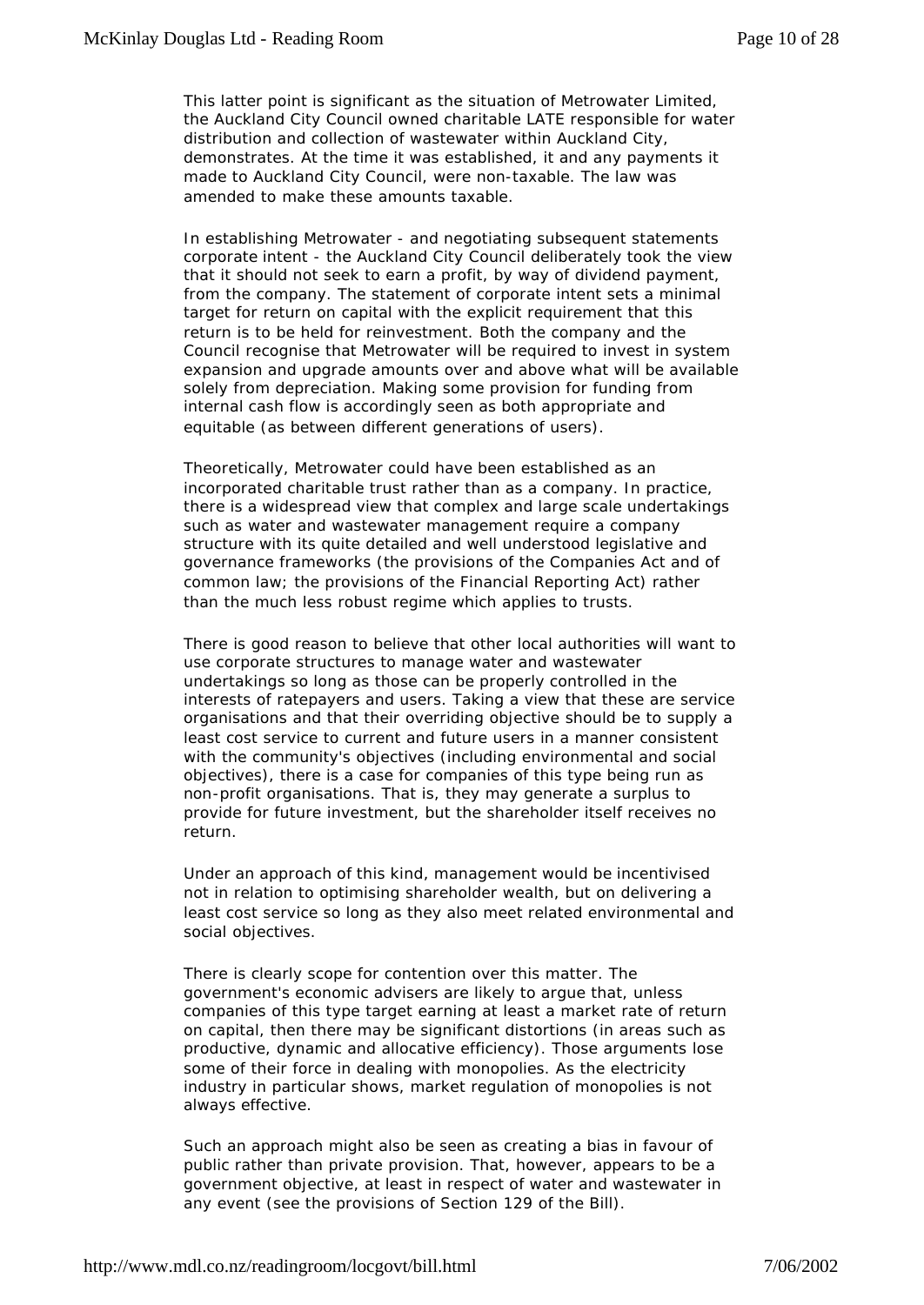The principal effect of the more comprehensive framework will be to shift the nature of boundary decisions when establishing councilcontrolled organisations. Councils will need to focus on:

- Whether the activity needs to be council -controlled or whether there are other mechanisms for protecting ratepayer and community interests (which there are)?
- Is it intended that the organisation operate a trading activity with the intent or purpose of making a profit?

Under the current regime, this latter issue has not always been at the centre of council decision making - except where there are issues over grouping different council activities for tax purposes.

The more explicit focus on the distinction between profit and nonprofit organisations will require councils to have a clearer understanding of what they are seeking to achieve.

A further matter raised by this discussion is whether there would be merit in seeking to define the term "profit" as it applies to a councilcontrolled profit organisation, especially if the term is to have significance for income tax purposes. In private sector practice, the implications of undertaking a trading activity with the intent or purpose of making a profit are quite clear - the owner seeks a return on investment.

This does not translate across easily into the public sector, especially in the situation outlined above in which a local authority (and its community) might legitimately want an organisation to be run along commercial principles but with the expectation that there should be no return to the owner, at least in the form of a distribution akin to a dividend or other payment of surplus to the owner. If an organisation is generating a surplus purely for the purposes of reinvestment, and the undertaking concerned is one which is expected to remain in public ownership for the foreseeable future and for the purpose of delivering a public service, then applying the term "profit" to that surplus, with a consequence that the "profit" is taxable, seems less easy to justify.

This is a matter which Local Government New Zealand may wish to raise with its members and, if there is sufficient concern, with government in the context of the changes needed to the Income Tax Act as a consequence of the passage of the Local Government Bill.

- 1. It is critically important that the tax regime for council-controlled organisations be clear. Of the three scenarios for amending Section CB3(b)(ii)(A), the best appears to be substituting the expression *"council-controlled profit organisation"* for the expression *"local authority trading enterprise".* The Inland Revenue Department and LGNZ may wish to agree criteria for resolving any boundary problems. This may include local authorities being quite explicit in their decisions to establish council-controlled organisations on the question of profitability and rationale.
- 2. Councils, perhaps with the assistance of LGNZ best practice guidance, should establish an explicit process for assessing the different organisational options available including questions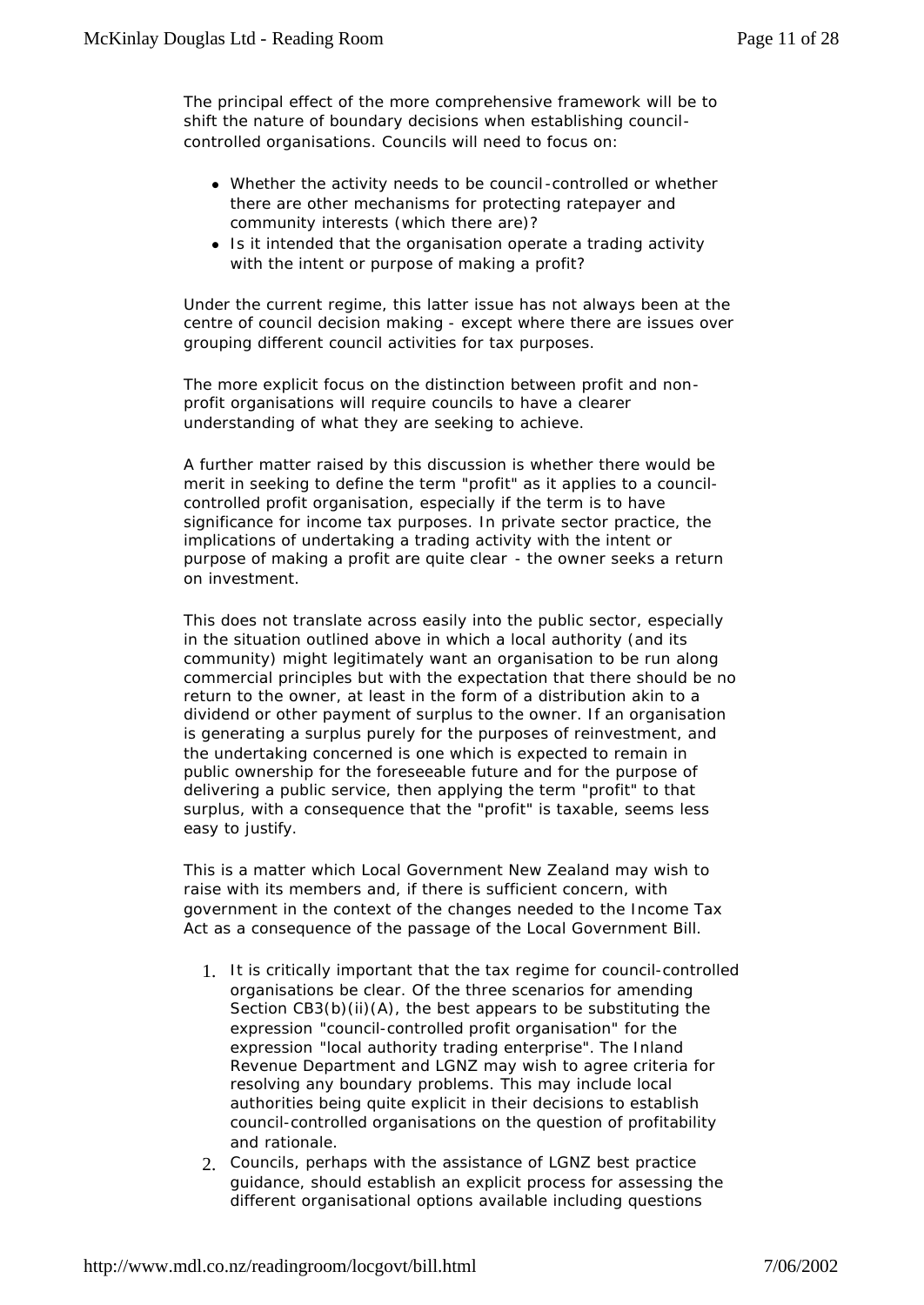such as:

- ° Does the organisation need to be council-controlled or are there other ways of achieving ratepayer and community objectives?
- o Is it intended to be a profit organisation or not?
- ° What are the performance characteristics required and thus what kind of organisational structure? This question will become important for councils seeking to balance a non-profit objective (but with provision for generating a reinvestable surplus) against the robustness of different legislative and governance arrangements, especially for companies versus incorporated charitable trusts.
- 3. Local Government New Zealand should consider whether there is a case for clarifying the meaning of the term "profit" in respect of council -controlled organisations which generate a surplus but for reinvestment rather than distribution to the owner.

# **Appointment of Directors**

#### *Principal Changes*

Current legislation provides that:

- At least two members of the directorate shall be persons who are neither members nor employees of any local authority.
- The directors of a LATE shall be persons who, in the opinion of those appointing them, will assist the LATE to achieve its principal objective (to operate as a successful business).

Section 44 of the Bill contains two separate requirements:

- The local authority must adopt a policy that sets out an objective and transparent process for (1) the identification and consideration of the skills required of directors of the councilcontrolled organisation and (2) the appointment of directors to a council-controlled organisation.
- The local authority may appoint any person who, in the opinion of those appointing the person, has the skills, knowledge and experience to (1) guide the organisation given the nature and scope of its activities and (2) contribute to the achievement of the objectives of the organisation.

#### *Effects*

The current legislation has been seen as inadequate to provide reasonable assurance that the boards of LATEs will be people appointed because of relevant skills and experience rather than for some other reason (such as being a councillor or employee, or having "friends at court").

Local government practice in appointing directors has been the subject of two significant reports by the Controller and Auditor General (a 1994 report *"Governance of Local Authority Trading Activities"* and a 2001 report *"Local Authority Governance of Subsidiary Entities"*.)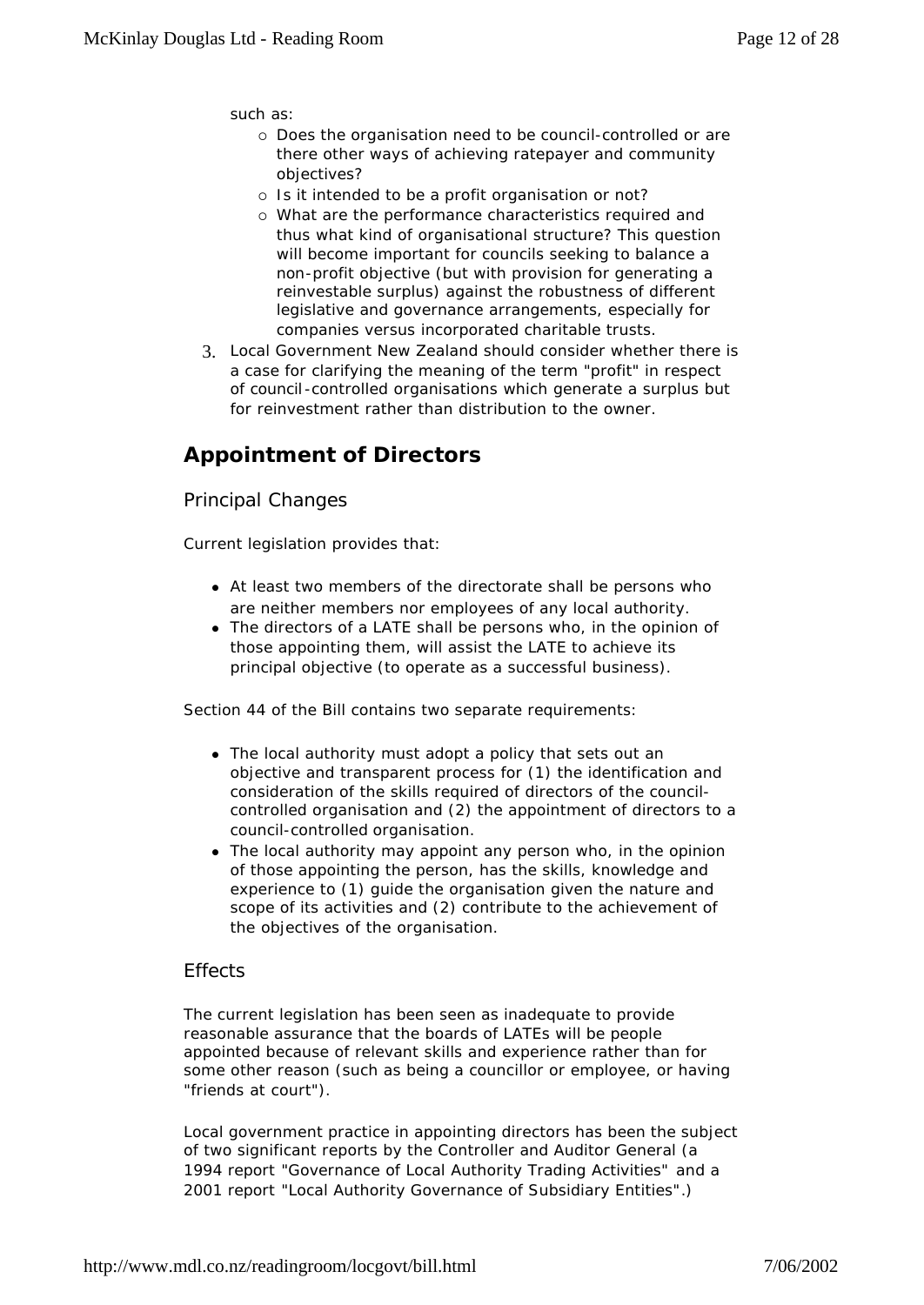Both reports express concerns at the practice of appointing councillor directors. Both support the view that one reason for this was lack of confidence that non-councillor directors would be sufficiently responsive to the expectations of the local authority owner.

The second report expressed similar reservations in respect of trusts. In that report, the Controller and Auditor General noted that the majority of local authorities now had documented processes for selecting directors for company boards but this was not so much the case with non-profit entities. The report recommended that a governing body (whether of a trading enterprise or a non-profit entity) should have members with a mix of skills and experience appropriate to the entity's activities and that local authorities should follow similar processes for appointing members of the boards both of trading enterprises and of non-profit entities.

Recent legislative practice has taken a similar approach. As an example, that part of the current Local Government Act regulating Infrastructure Auckland provides that the electoral college, in selecting members for appointment, must use an objective process and that must involve:

- The preparation and publication of a job description.
- An advertised recruitment process.

The Act also provides that the Deed for Infrastructure Auckland must require that those appointed as members be appointed for their relevant knowledge and experience.

The wording of the Bill differs from the wording currently used for Infrastructure Auckland. That wording (Section 707ZZU) bundles together establishing the process and selecting the members. The wording of Section 44 separates the process of establishing the policy from the process of selection. The intention appears to be that the policy is put in place independently and not developed at the time when a council is considering establishment, or appointment of members to an existing board.

This separation (whether or not it is deliberate) should have some merit. Specifically, it should ensure that the policy is developed with a minimal risk that it could be influenced by a wish to see particular persons appointed to a particular entity.

As the Controller and Auditor General's 2001 report recognises, practice varies amongst local authorities. Complying with the new legislation will be comparatively onerous - or at least will require of councils a high level of familiarity with the principles and practice of corporate governance. There may be merit in LGNZ developing best practice guidelines for appointment to assist those local authorities which might otherwise have difficulty in meeting the standards the legislation will require. Given the emphasis on transparency, one benefit of this approach could be to minimise the risk of public criticism of whatever processes may be adopted.

One matter that has occasionally been controversial within local government is the question of director's fees. Specifically, if are appointed as directors, should they be paid fees in addition to the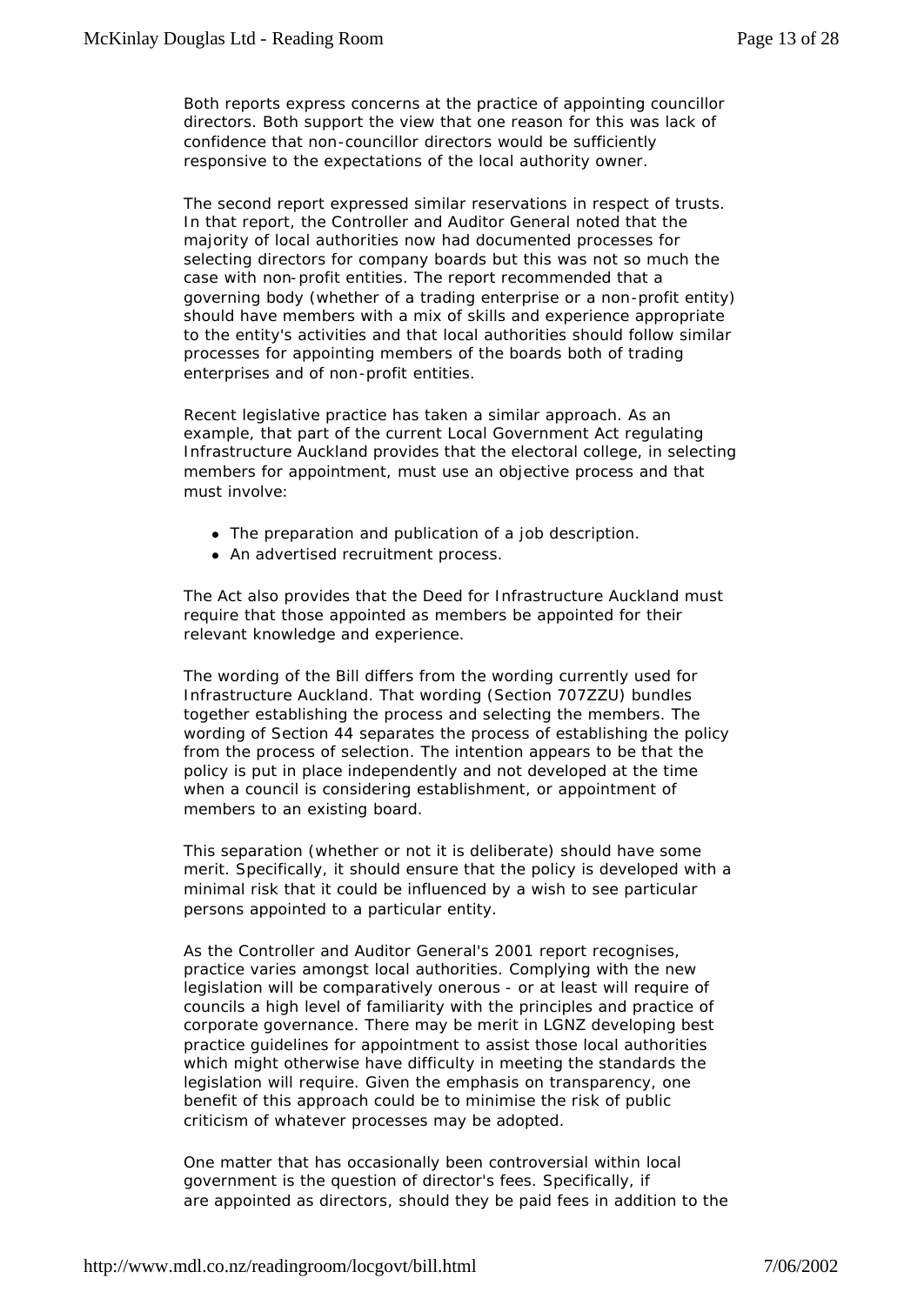remuneration they receive as councillors?

The focus of the new legislation (and for that matter the requirements of company law, trustee law etc) is on directors being persons qualified by relevant skills and experience for performing the role and expected to contribute, actively, to the governance of the organisation. This carries two implications with it for any councillors (or mayors, or chairs) who may be appointed as directors:

- First, the councillor will presumably have been appointed not because he or she was a councillor but because he or she met the requirements for appointment, including appropriate experience, skills etc.
- The work of a director is additional to any other work a councillor might undertake for his or her council.

These considerations suggest that councillors should be remunerated on the same basis as other directors. Despite the force of these arguments, it is almost certain that any councillor director, remunerated for directorial services, will face a measure of public criticism. To minimise this and ensure that appropriately qualified councillors can be appointed, Section 44 (1) could usefully include a new provision along the following lines:

*"(c) Approving the remuneration payable to directors and the basis for reimbursement of any expenses."*

#### *Recommendations*

- 1. That LGNZ consider preparing best practice guidelines for the development of the policy required by Section 44.
- 2. That the scope of Section 44 be extended to include remuneration and the basis for reimbursement of expenses.

### **Statement of Corporate Intent / Performance Agreement**

#### *Principal Changes*

The basic framework under the Bill is essentially unchanged from the current Act in that decisions relating to the operation of the LATE or council-controlled organisation are to be made in accordance with the statement of corporate intent (or performance agreement). The principal difference is coverage in that all council-controlled organisations are now within the framework.

Schedule 6 of the Bill deals with statements of corporate intent (for profit organisations) and performance agreements (for non-profit organisations) referred to collectively as performance statements. There appear to be a number of drafting errors in the schedule which will need to be rectified and which, to some extent, cause problems in describing the intended changes.

First, in contrast to the current Act, Clause 2 sets out the purpose of performance statements - there are three: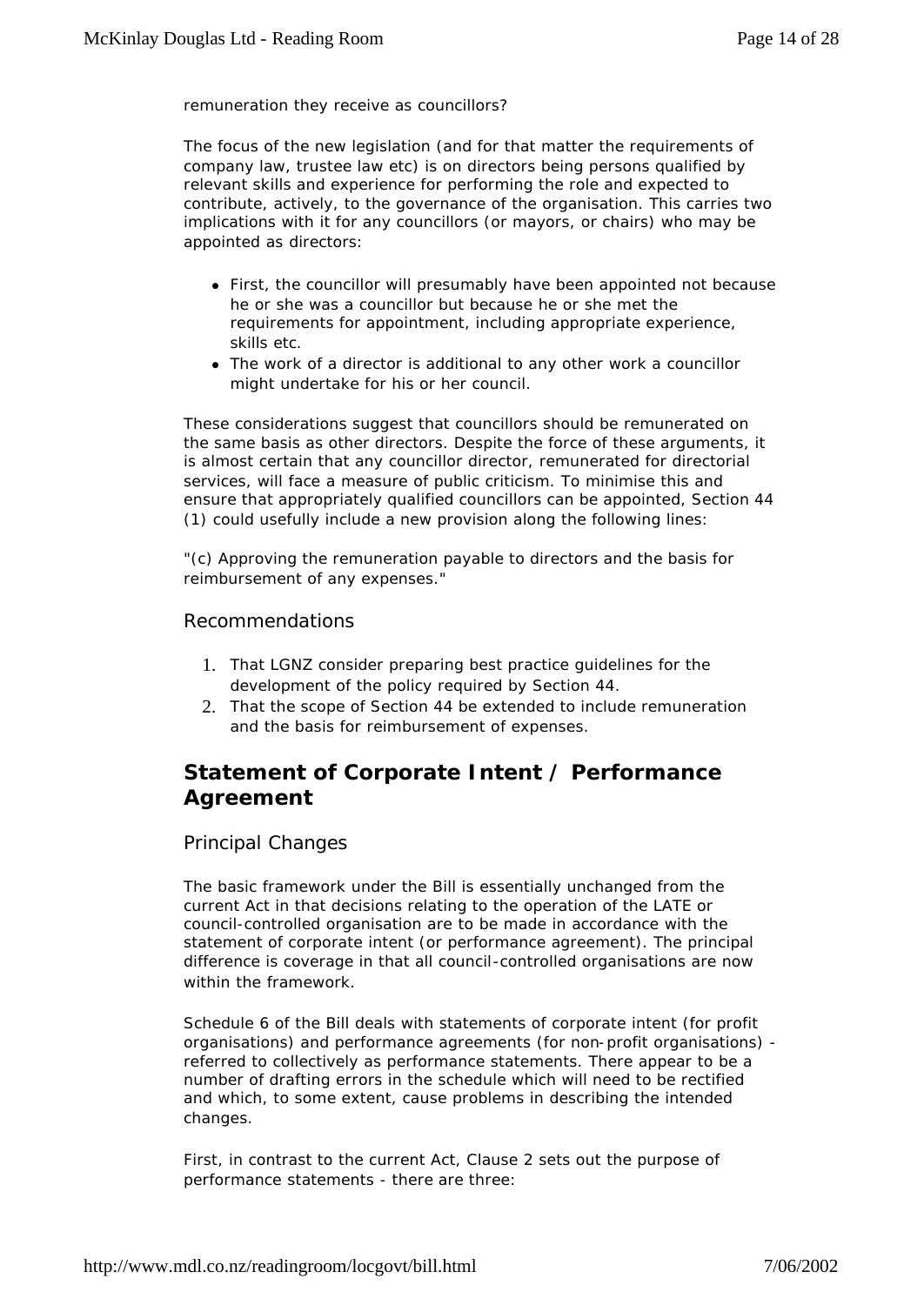- State publicly the activities and intentions of a council-controlled non-profit organisation for the year, and the objectives to which those activities will contribute (including the expression *"nonprofit"* appears to be an error - both because performance statements relate to profit and non-profit organisations and because there seems no reason to exempt profit organisations from stating those matters).
- Provide an opportunity for shareholders to influence the direction of the organisation.
- Provide a basis for the accountability of the directors to their shareholders for the performance of the organisation.

The substance of performance statements is set out in Clauses 9 (Statements of Corporate Intent) and 10 (Performance Agreements) respectively. Clause 9 is basically similar to Section 594T of the current Act, with the following exceptions:

- The term *"the group"* is used more extensively in Clause 9 than in Section 594T. As both provisions start with the wording *"The group comprising the Local Authority Trading Enterprise and its subsidiaries (if any) …"* this change may be of no significance. If it has no significance, consistency would suggest staying with the current wording. If it is considered to have significance, it would be useful to know what that is.
- The requirement that the SCI specify the kind of information to be provided to shareholders includes a new requirement *"… and, in particular, what prospective financial information is required and how it is to be presented".*
- The provision for "any other matters that are agreed ..." includes, in the new Bill, any required by resolution of shareholders requiring directors to modify the SCI. That provision is new but the provision that shareholders may require modification of the SCI is not. It is carried forward in essentially similar terms.

Clause 10 dealing with performance agreements is very similar to Clause 9 except that:

- Sub clause 10(b) omits the expression "the group". This seems to be a drafting error.
- Sub clause 10(c) uses the expression "the ration" rather than *"the ratio".*

There is a new sub clause 10(e) requiring performance indicators against which the group may be held accountable for the use of ratepayer funds or assets.

The new Bill carries forward, in Clause 8 of Schedule 6, an equivalent of Section 594Y of the present Act, providing for *"savings of certain transactions"*. As worded, Clause 8 applies solely to a councilcontrolled profit organisation. There seems to be no reason why the savings provision should not also apply to non-profit organisations.

#### *Effects*

The provisions regulating the contents of statements of corporate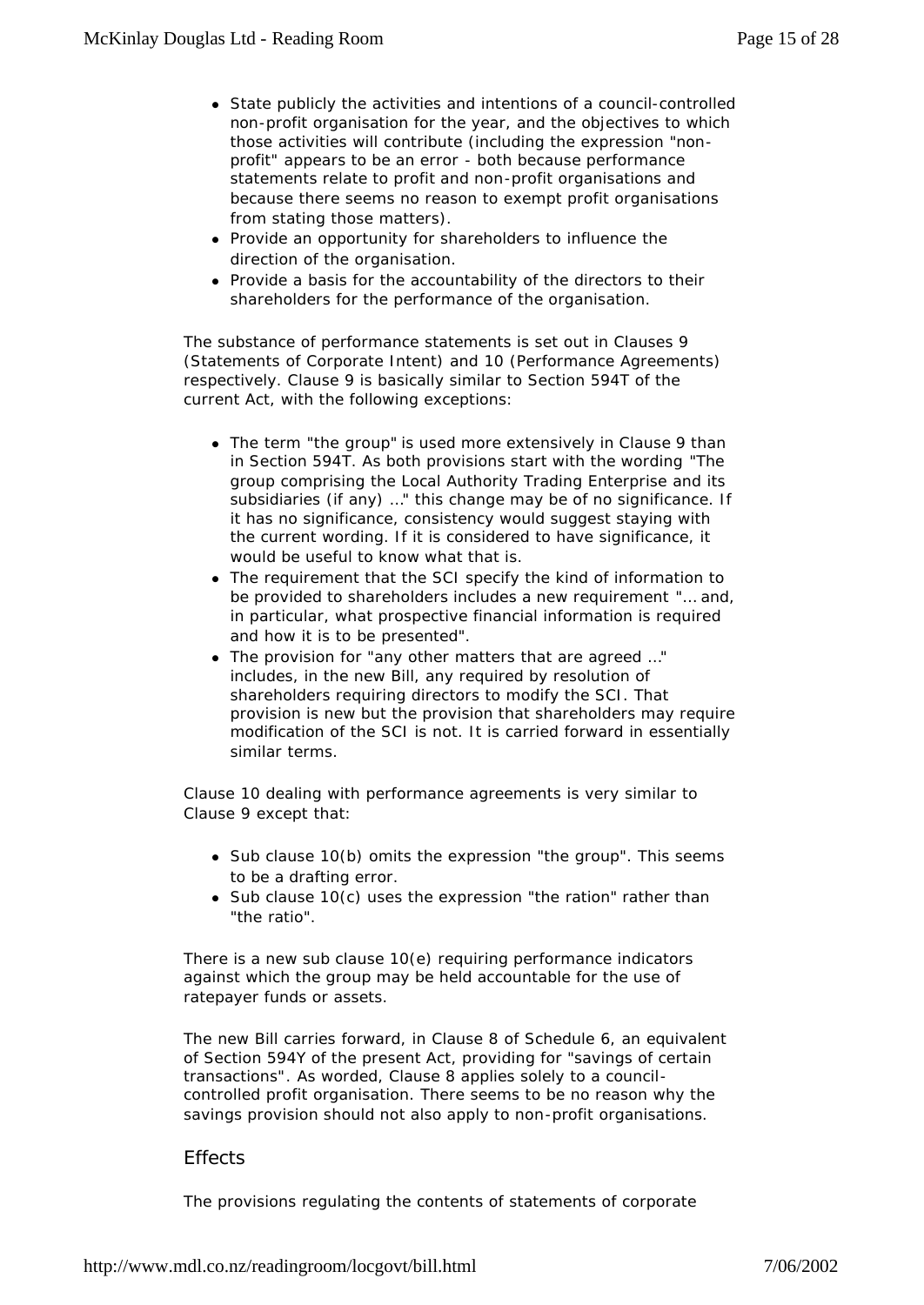intent are fundamentally unchanged from the present provisions and so should have little impact on current practice. (This comment goes to content not process, which is discussed below.) The requirement for prospective information is an extension , the significance of which is not entirely clear. There is already provision in Clauses 9 and 10 of Schedule 6 for statements of corporate intent and performance agreements respectively to include *"the performance targets and other measures by which the performance of the group may be judged in relation to its objectives"*. In practice, with statements of corporate intent, this has normally included matters such as profitability, rate of return on shareholders' funds, gearing, capital investment, etc. There is an implication that this new provision will, in effect, require councilcontrolled organisations to publish their full financial forecasts - except to the extent, which will vary from organisation to organisation, that they can rely on the provision in Section 55 of the Bill allowing them to withhold any information that *"may be properly withheld if a request for that information were made under the Local Government Official Information and Meetings Act 1987".*

The performance targets provision already gives local authorities considerable scope to seek additional information (scope which will be increased both by the changed timing for SCIs and performance agreements and, if adopted, by the suggestion in this report that local authorities have in place a reporting cycle equivalent to that which the government uses for SOEs). Unless there is a compelling case that the new provision is required, it should be omitted.

Clause 10 is an attempt to bring within the accountability framework what is, in practice, quite a wide range of organisations - any nonprofit organisation controlled by a council. The proposed mechanism is a performance agreement rather than a statement of corporate intent, but the schedule still expects that it is the directors (or trustees or other governing members) who prepare the agreement rather than the council.

In practice most council-controlled non-profit organisations have been or will be established to provide services which will be wholly or partly funded by the council. This is a significant difference from the typical council-controlled profit organisation. The distinction is that:

- Normally, a council-controlled profit organisation will operate in the market, drawing revenue from a range of services as the result of the sale of goods or services. Examples are LATEs established to operate contracting businesses, professional services, forestry operations etc.
- Council non-profit organisations will typically draw the bulk of their revenue from their council for the provision of what, in essence, are ratepayer funded public goods. Examples include economic development agencies, trusts operating various council facilities, tourism promotion etc.

A council-controlled profit organisation may hold quite substantial assets. It is common for the business assets associated with a trading undertaking to be transferred to the ownership of the entity concerned. This is less so with non-profit organisations. The council establishing (say) a library, art gallery, museum or zoo trust may retain ownership of at least the fixed assets, leasing them to the trust which may have relatively little capital of its own.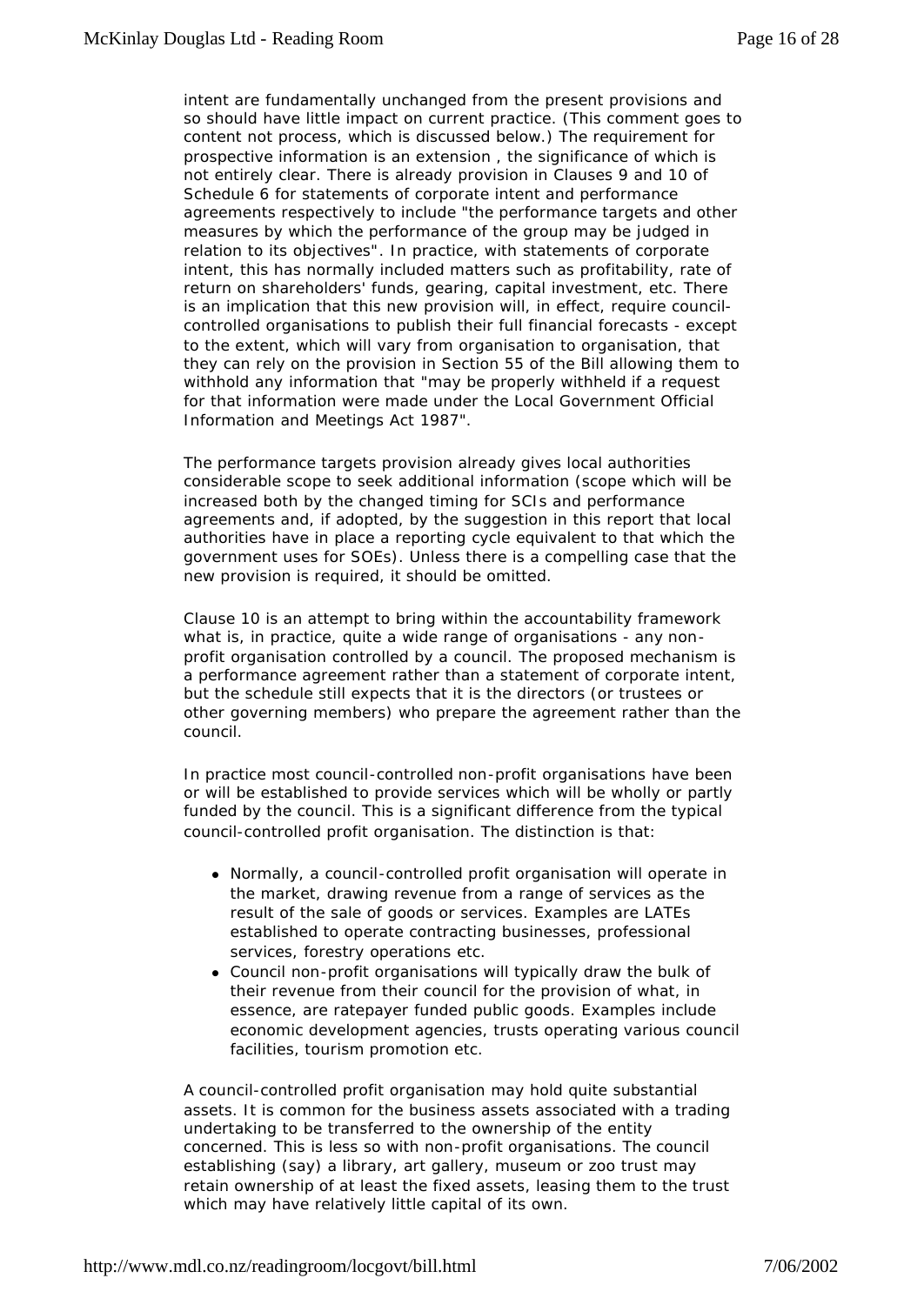This gives the council a very different interest in performance of the two different kinds of entities. Where significant assets are held by a council-controlled profit organisation, there is a natural emphasis on profitability, maintaining shareholder value and so on. In contrast, where the main relationship is a purchase one, the council focus will be much more on the nature and quality of the services it is purchasing and the capability of the organisation to deliver to council requirements.

There could be merit in revisiting Clause 10 so that it reflects, more closely, the typical relationship between a council and a non-profit organisation. This should include considering how appropriate it is to use terms such as "consolidated shareholders' funds" and to provide for an estimate of the commercial value of the shareholders' investment in the group (which, with a trust, may be zero simply because the net worth is held in trust for other purposes).

#### *Recommendations*

- 1. The wording of Clauses 9 and 10 should be tidied up to remove drafting errors and to maintain consistency, as far as possible, with Section 594T of the current Act.
- 2. Clause 10 should be revisited, recognising that the typical council/non-profit organisation relationship will be a purchase relationship rather than an ownership one.
- 3. Clause 8 of Schedule 6 should be amended so that it applies to all council-controlled organisations

### **The Council/Board Relationship**

#### *Principal Changes*

The Bill introduces changes in the process regulating the relationship between councils and council-controlled organisations in two main ways:

- Different timing for the preparation and completion of performance statements (statements of corporate intent and performance agreements).
- New provisions for performance monitoring.
- A new statement of the role of directors.

### **Timing of Performance Statements**

#### *Principal Changes*

The current Act requires the directorate of a LATE to deliver a draft statement of corporate intent to its shareholder not later than one month after the commencement of the financial year to which it relates. It is required to consider any comments delivered to it within two months of the commencement of the financial year and deliver completed statement to shareholders within three months.

The new Bill substantially changes this. Clause 3 of Schedule 6 requires the directorate to deliver a draft performance statement on or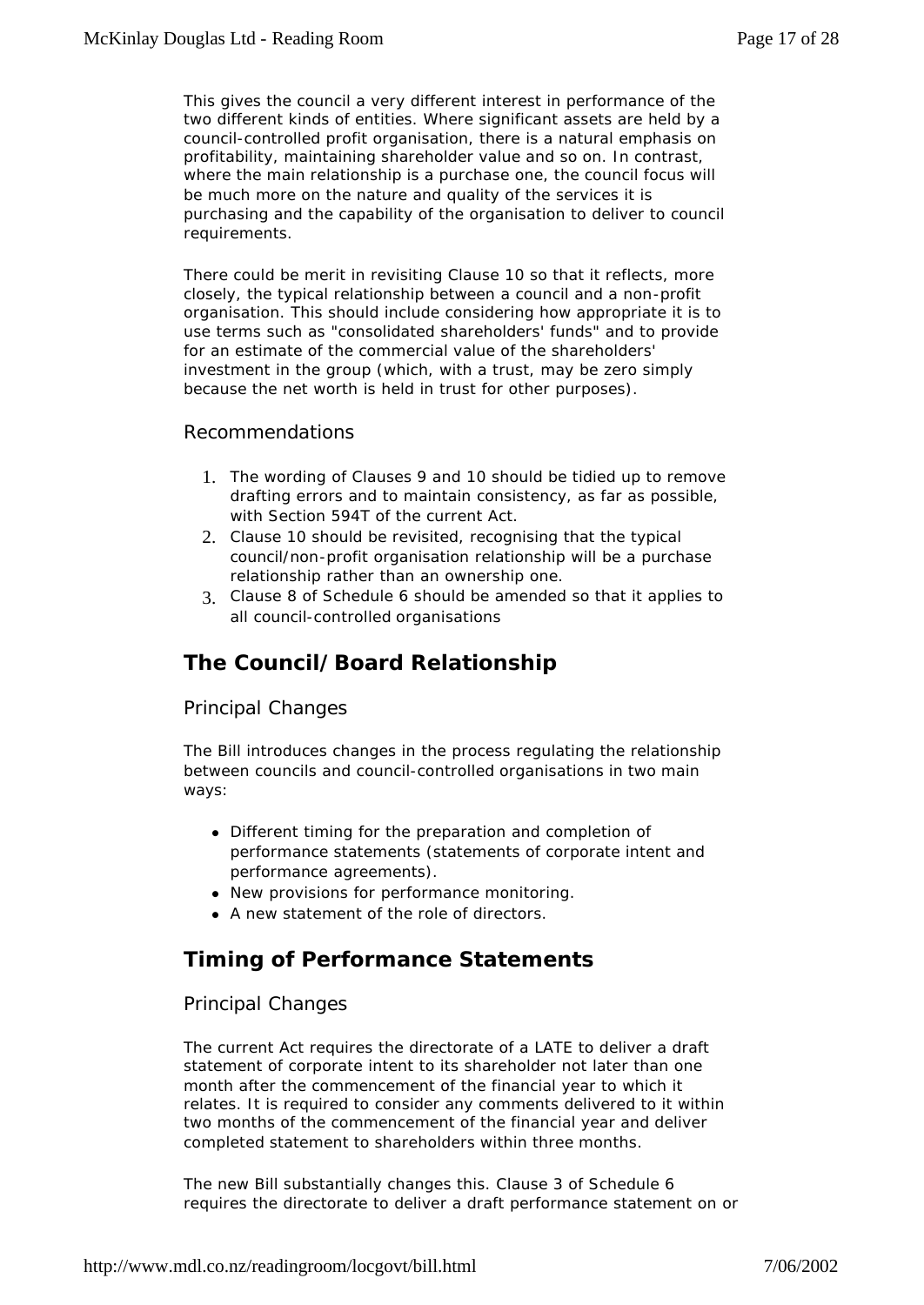before 1 March in each year, to consider any comments made to it within two months of 1 March, and deliver the completed performance statement before 1 July.

#### *Effects*

The changed timing for preparation and delivery of the performance statement means that local authorities will have information from organisations they control at least two months prior to the commencement of the financial year to which it relates and thus:

- Have rather more scope to influence activities for the forthcoming year.
- Have a better opportunity to integrate information about the organisations they control in their own planning processes (annual plan, in years where it is to be prepared long term council community plan).

The effect of the change will vary from local authority to local authority depending on the practice which individual councils currently follow. It is noteworthy that the provisions in the current Act follow, broadly, those for state owned enterprises. Central government, in its dealings with state owned enterprises, has put in place an annual cycle, not provided for in the Act, under which shareholding ministers review and discuss with the directorate the development of the SOE's business plan, the government's objectives, and the government's expectations of the directorate for the forthcoming year.

Such a practice would have value within the local government sector as well. Indeed a number of local authorities already have a similar process in place. Again, it would be useful for LGNZ to provide its members with guidance on best practice in this area. In doing so, it would be sensible to build on what central government has in place with SOEs (and other crown owned companies) if only as a means of establishing consistency in the governance of public sector companies and other organisations.

#### *Recommendation*

That LGNZ consider publishing best practice guidelines for local authorities in managing the annual reporting and accountability cycle with council-controlled organisations, following the practice employed by government in respect of SOEs and other crown owned organisations as a means of building consistency in the governance of public sector owned organisations.

### **Performance Monitoring**

#### *Principal Changes*

Under the current Act the process for managing the relationship between local authorities and entities which they control is regulated largely by the Companies Act, trustee law, or other legislation and case law (depending on the nature of the organisation concerned).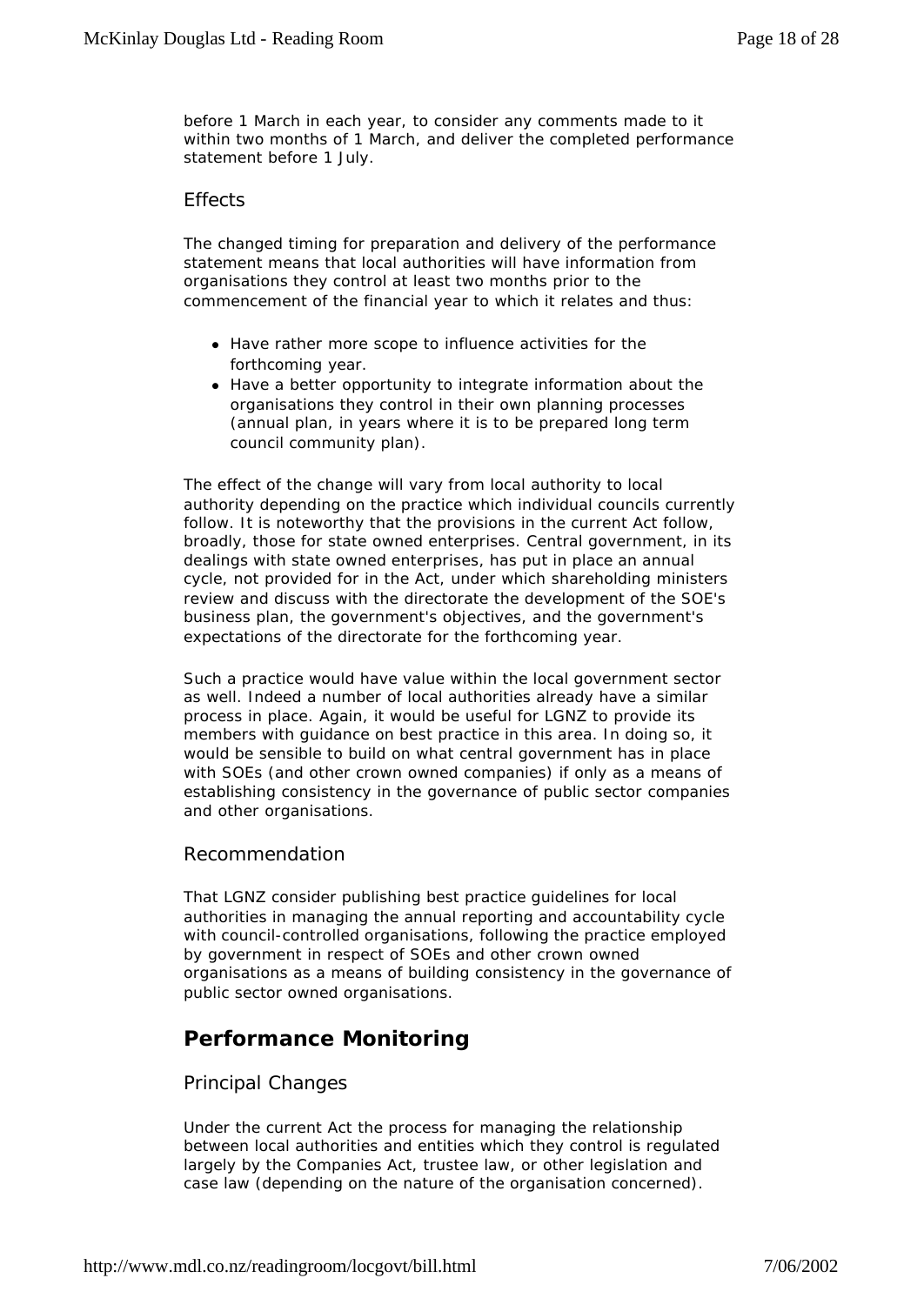The requirements of Part 34A have been relatively limited. Apart from the statement of corporate intent provisions, local authorities have generally exercised their control relying on the powers which they have under the Companies Act or, for other organisations, provisions which they themselves may have designed in purchase agreements or in the constitution of other entities.

LATEs have been outside the coverage of the Local Government Official Information and Meetings Act and the Ombudsmen Act (with a specific provision that nothing in the Act shall be construed as requiring the inclusion in any statement of corporate intent or other document of accountability of information that could be properly withheld if the Local Government Official Information and Meetings Act applied to LATEs and a request for that information had been made under the Act).

As a result of public concerns about the performance of some LATEs, and the claimed inability of their local authority shareholders to influence that performance , government has introduced legislation (the Local Government (Elected Member Remuneration and Trading Enterprises) Amendment Bill) which was passed at the end of 2001. That legislation adds to the successful business objective of Section 594Q, a provision that *"Operating as a successful business includes (a) achieving the objectives of its shareholders, both commercial and non-commercial, as specified in the statement of corporate intent; (b) being a good employer; and (c) exhibiting a sense of social and environmental responsibility by having regard to the interests of the community in which it operates and by endeavouring to accommodate or encourage these when able to do so".*

The Bill does not carry forward an equivalent of Section 594Q. Instead it defines a council -controlled profit organisation as "a council-controlled organisation that operates a trading undertaking for the purpose of making a profit". More importantly, it includes the following provision in respect of performance monitoring:

#### *49 Performance monitoring*

A local authority that is a shareholder in a council-controlled organisation must-

- have in place a process for approval or endorsement by that local authority of the directions and strategies, planning outcomes and activities, financial and non-financial targets, and income measures of that organisation; and
- regularly undertake performance monitoring of that organisation to evaluate its contribution to the achievements of -
	- ° the local authority's objectives for the organisation; and
	- ° the desired results, as set out in the organisation's statement of corporate intent or performance agreement; and
	- ° the overall aims and outcomes of the local authority.

#### *Effects*

The extended Section 594Q itself raised very real concerns for its potential impact on governance. Concern focused on the requirement that operating as a successful business includes *"achieving the objectives of its shareholders, both commercial and non-commercial, as specified in the*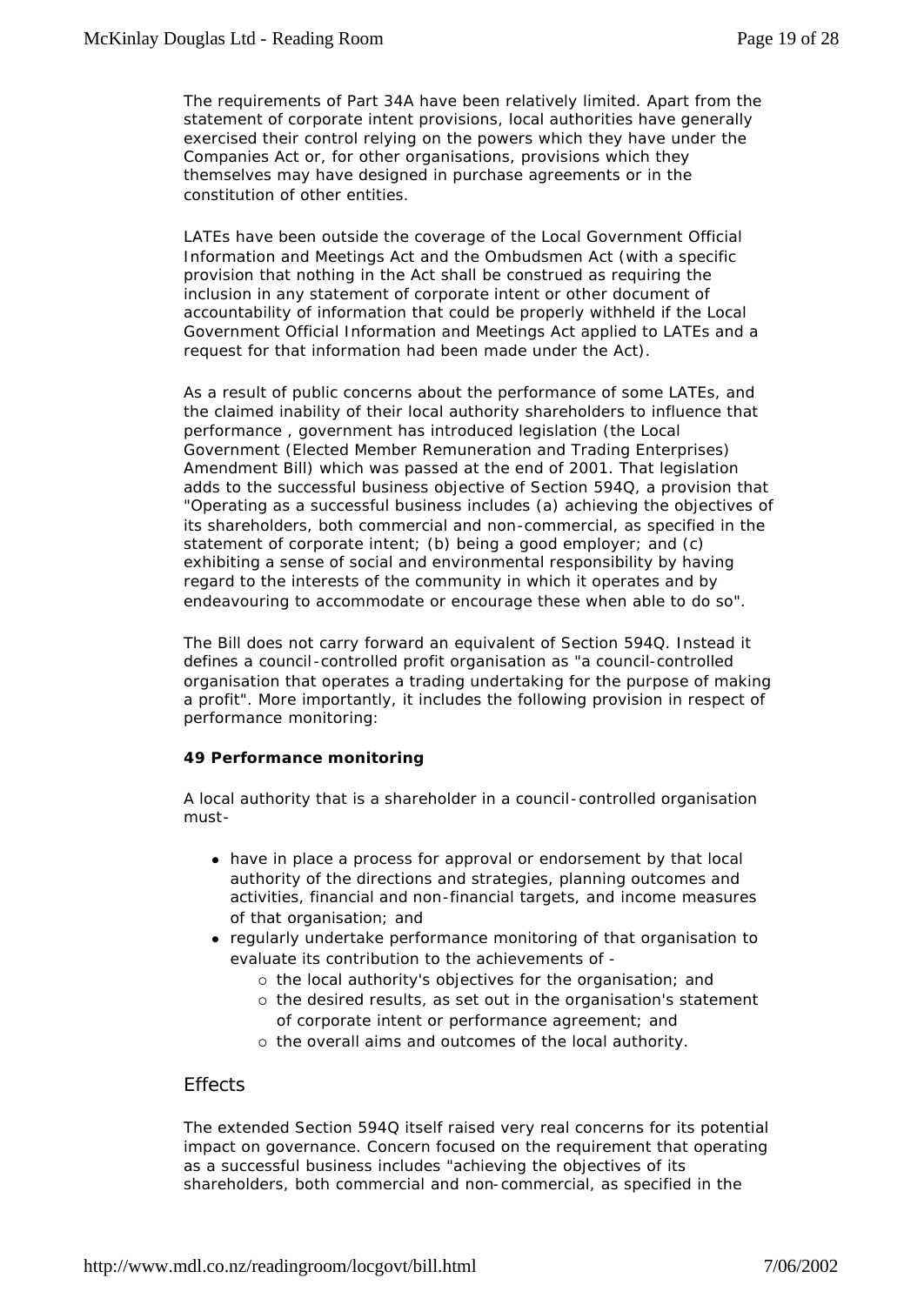*statement of corporate intent".*

At the heart of the concern was that making directors responsible for both commercial and non-commercial objectives risked confusing their role and accountability. Section 49, as proposed, significantly increases the risks identified with the proposed amendments to Section 594Q. As worded, the section has the potential to take away from the Board of a council-controlled organisation (whether it is a company, an incorporated charitable trust, or some other organisational structure) its fundamental legal responsibility for the guidance of the organisation including determining the strategies and policies which the organisation should follow.

As worded, the new section would not force a local authority to take over the role of a board of directors. It could simply adopt a policy of endorsement which provided, in effect, for the introduction of a consultation cycle equivalent to that used for SOEs. The real concern with the section is the potential it offers for interference in governance, either because an individual council seeks to do so (perhaps because of a lack of understanding) or because it is responding to political pressure - with the community saying to the local authority *"You have the power to approve policies - exercise it.".*

In tandem with this is the question of uncertainty for potential directors or trustees. It is a legitimate assumption for them to make that if the power is there, it will be used - a matter of particular concern given the relatively short term electoral cycle under which local government operates.

There is a further complication the proposed new section raises. This is the question of whether a council (or individual councillors) exercising the powers proposed in the new section, would be caught by the *"deemed director"* provisions of the Companies Act.

The term *"director"* encompasses more than just individuals who have been formally appointed as directors of the company. The full definition is found in Section 126. Subsection 1 of that section reads as follows:

#### *126 Meaning of "director"*

- 1. *In this Act, director, in relation to a company, includes-*
- 2. *A person occupying the position of director of the company by whatever name called; and*
	- ° *A person in accordance with whose directions or instructions a person referred to in paragraph (a) of this subsection may be required or is accustomed to act; and*
	- ° *A person in accordance with whose directions or instructions board of the company may be required or is accustomed to act; and*
	- ° *A person who exercises or who is entitled to exercise or who controls or who is entitled to control the exercise of powers which, apart from the constitution of the company, would fall to be exercised by the board; and*
- 3. *For the purposes of sections 131 to 149, 298, 299, [301, 383, and 385], a person to whom a power or duty of the board has been directly delegated by the board with that person's consent or*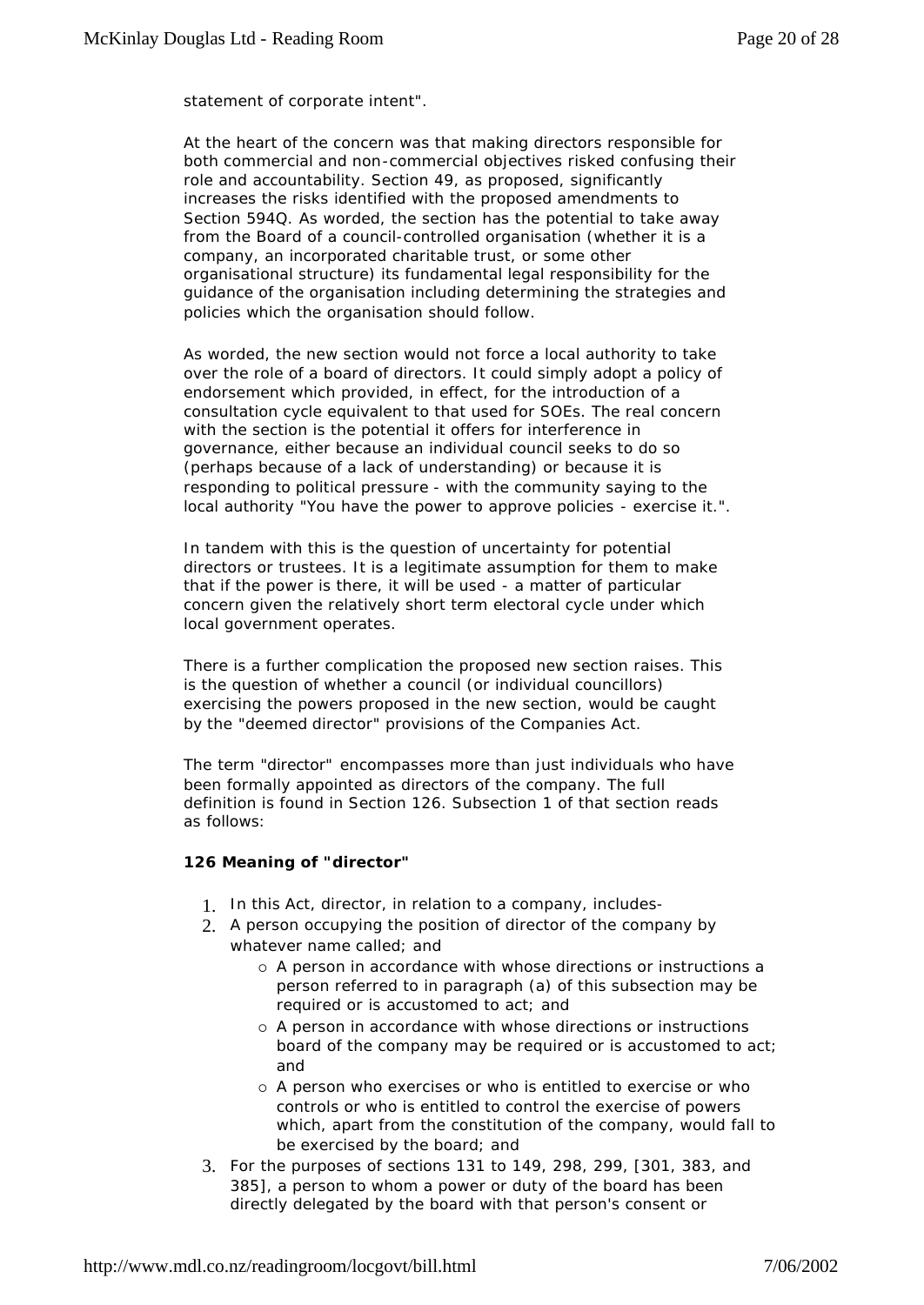*acquiescence, or who exercises the power or duty with the consent or acquiescence of the board; and*

4. *For the purposes of sections 145 to 149 of this Act, a person in accordance with whose directions or instructions a person referred to in paragraphs (a) to (c) of this subsection may be required or is accustomed to act in respect of his or her duties and powers as a director.*

There is a distinct probability that councils acting under Section 49 would find that they or individual councillors or both were caught by the definition and thus subject to the responsibilities and liabilities of directors. It is doubtful that this outcome is intended.

A review of local and international commentaries on the role of the board, and legal obligations of directors, highlights the problem posed with Section 49, especially with its emphasis on a process for approval.

#### New Zealand

The Controller and Auditor General's report *"Local Authority Governance of Subsidiary Entities"* states in paragraph 262 that:

*"A local authority should ensure that a subsidiary entity's board is responsive to its expectations as a public owner, without compromising the board's responsibility as the governing body to direct and control the conduct of the entity's business".*

The report goes on to state that, in consultation with the board, the local authority should establish a number of matters including a director selection and appointment process and:

- <sup>l</sup> *"A clear statement outlining the council's expectations of the board, including a commitment to "no surprises" on matters likely to cause community concern or have political implications.*
- <sup>l</sup> *Periodic forums for discussion between the board and councillors on strategic business issues and ownership objectives.*
- <sup>l</sup> *Ongoing communication between the council and board chairperson and between entity executives and local authority officers, on matters of common interest."*

In other words, the board is to have the discretion to manage but the local authority, as owner, is entitled to be kept informed and have its views respected.

The Companies Act 1993 sets out the statutory role and obligations of directors. Provisions include:

#### *128 Management of company*

- The business and affairs of a company must be managed by, or *under the direction or supervision of, the board of the company.*
- The board of a company has all the powers necessary for managing, *and for directing and supervising the management of, the business and affairs of the company.*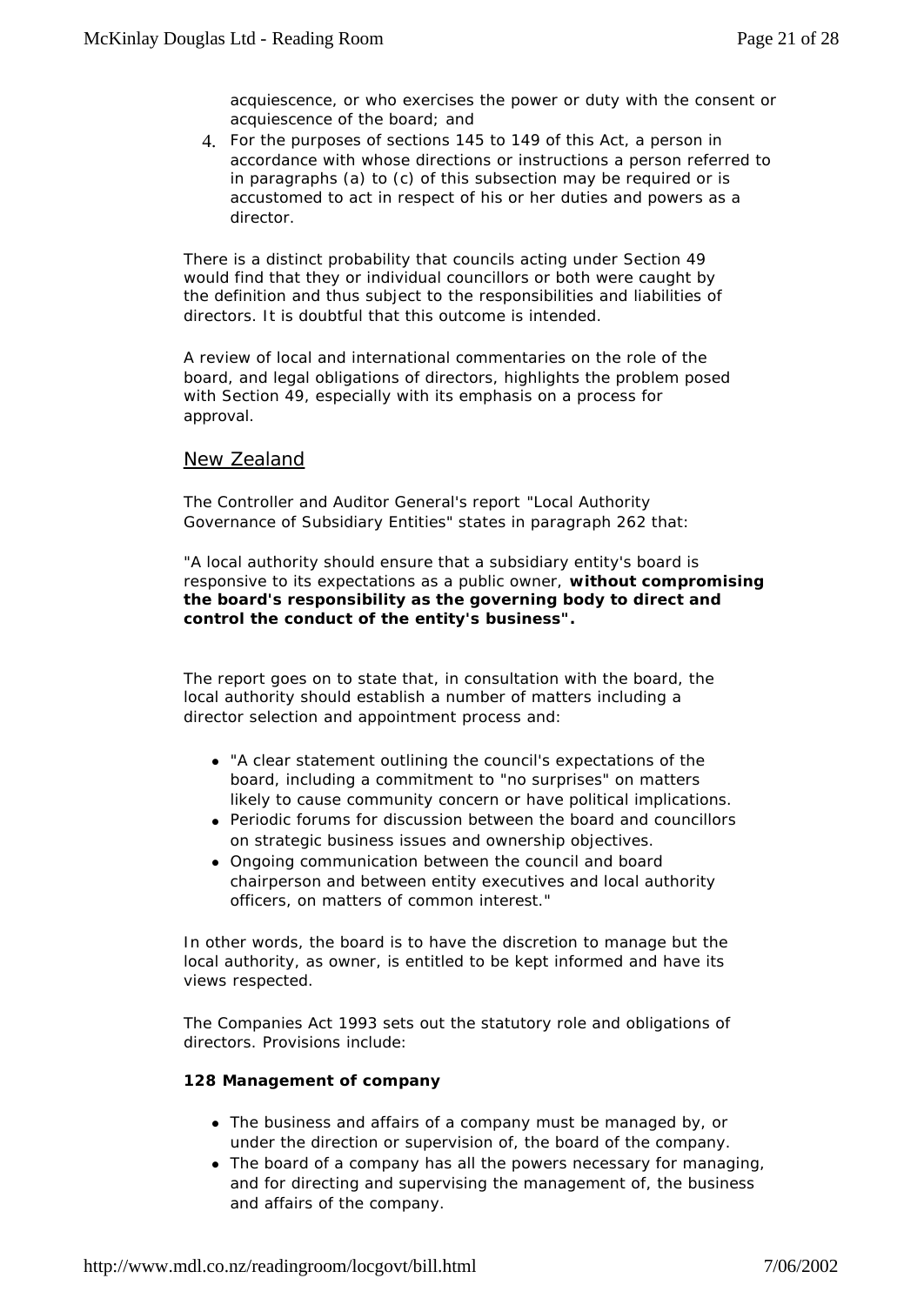<sup>l</sup> *(3) Subsections (1) and (2) of this section are subject to any modifications, exceptions, or limitations contained in this Act or in company's constitution.*

#### *131 Duty of directors to act in good faith and in best interests of company*

• Subject to this section, a director of a company, when exercising *powers or performing duties, must act in good faith and in what the director believes to be the best interests of the company.*

Section 128 reserves to directors the management of the company. It has been employed, for example, as the basis for disallowing a shareholders' resolution at an annual meeting seeking to give the board directions on management.

Section 131 draws another important distinction. The responsibility on directors is to act in good faith in the best interests of the company. Case law recognises that the company is not simply current shareholders - even where there is simply one shareholder - but the company as a separate entity with its obligations to third parties including creditors.

#### International

In recent years there have been a number of high level reports on corporate governance - particularly in Europe and North America articulating the role and responsibility of directors. The following quotations provide examples of what is expected.

#### *United Kingdom*

- 1. Cadbury Report *"The board should …. retain full and effective control over the company and monitor the executive management."*
- 2. Hampel Report

*"The prime responsibility of the board of directors is to determine the broad strategy of the company and to ensure its implementation. To do this successfully requires high quality leadership. It also requires that the directors have sufficient freedom of action to exercise their leadership."*

3. The Combined Code / Turnbull Report (The code is the code governing listed companies.) *"Every listed company should be headed by an effective board which should lead and control the company."* 

#### *United States*

National Association of Company Directors Report

*"The objective of the corporation (and therefore of its management and board of directors) is to conduct its business activities so as to enhance corporate profit and shareholder gain. In pursuing this corporate objective, the board's role is to assume accountability for the success of the enterprise by taking responsibility for the management, in both failure and success. This means selecting a successful corporate management team, overseeing corporate strategy and performance, and acting as a resource*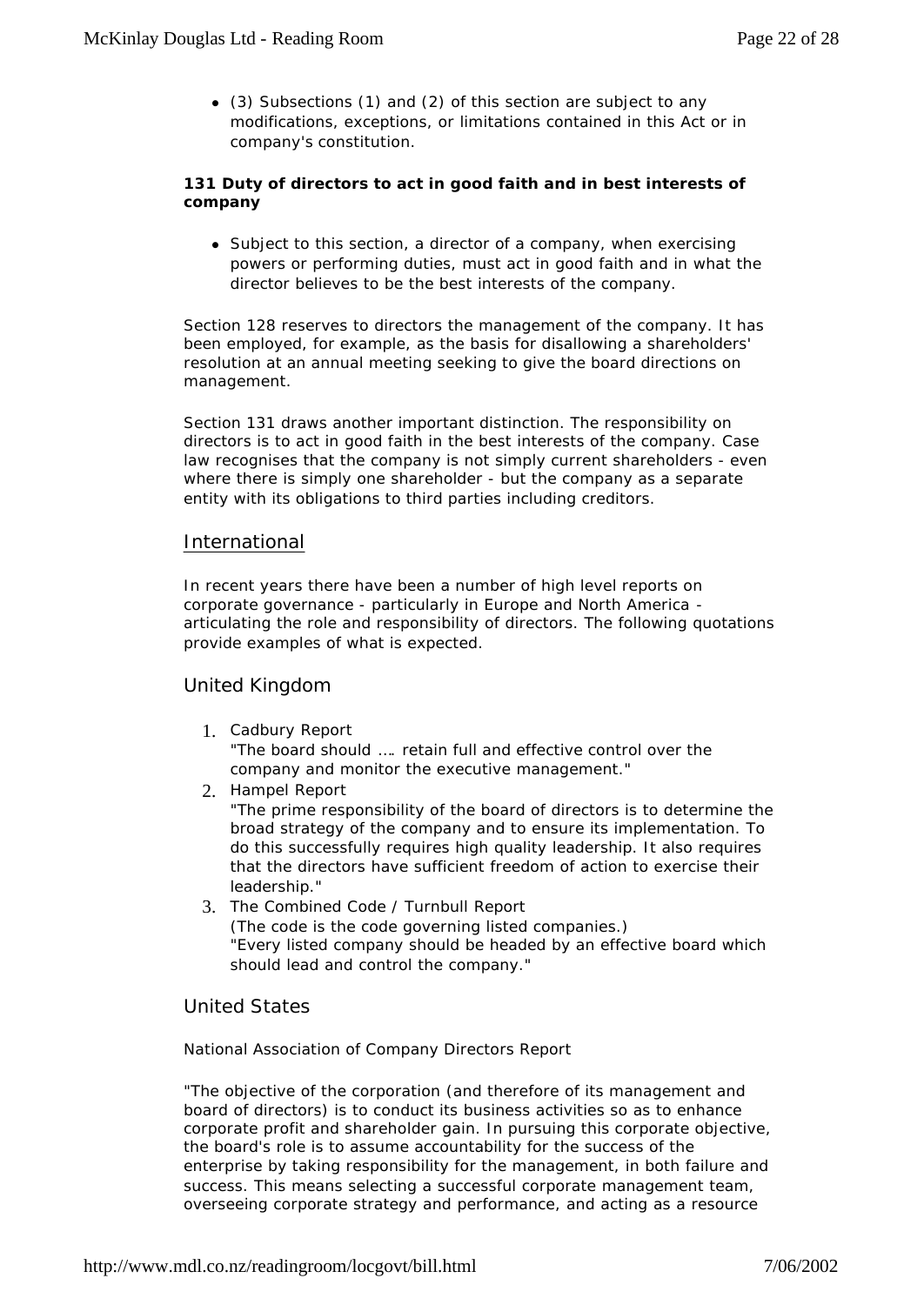*for management in matters of planning and policy."*

*Canada*

Dey Report

"The board of directors of every corporation should explicitly assume responsibility for the stewardship of the corporation and, as part of the overall stewardship responsibility, should assume responsibility for the following matters:

Report of the Committee on the Financial Aspects of Corporate Governance (Cadbury Report) (1 December 1992).

Committee on Corporate Governance - Final Report (Hampel Report) (January 1998).

London Stock Exchange Committee on Corporate Governance, The Combined Code: Principles of Good Governance and Code of Best Practice (June 1998); Institute of Chartered Accountants in England and Wales, Internal Control: Guidance for Directors on the Combined Code (Turnbull Report) (September 1999).

National Association of Corporate Directors ("NACD"), Report of the NACD Commission on Director Professionalism (November 1996).

Toronto Stock Exchange Committee on Corporate Governance in Canada, "Where Were The Directors?" Guidelines for Improved Corporate Governance in Canada (Dey Report) (December 1994).

- **•** Adoption of a strategic planning process.
- **•** The identification of the principal risks of a corporation's business and ensuring the *implementation of appropriate systems to manage these risks.*
- **•** Succession planning, including appointing, training and monitoring senior *management.*
- **•** A communications policy for the corporation; and
	- ° *The integrity of the corporation's internal control and management information systems."*

#### *Australia*

• Bosch Report

*"Directors should use their best efforts to ensure that the company is properly managed and constantly improved so as to protect and enhance shareholder wealth in perpetuity, and to meet the company's obligations to all parties with which the company interacts - its stakeholders. The essence of any system of good corporate governance is to allow the board and management the freedom to drive their company forward but to exercise that freedom within a framework of effective accountability."*

OECD Corporate Governance Principles

*"The corporate governance framework should ensure the strategic guidance of the company, the effective monitoring of management by the board, and the board's accountability to the company and the shareholders." "Together with guiding corporate strategy, the board is chiefly responsible for monitoring managerial performance and*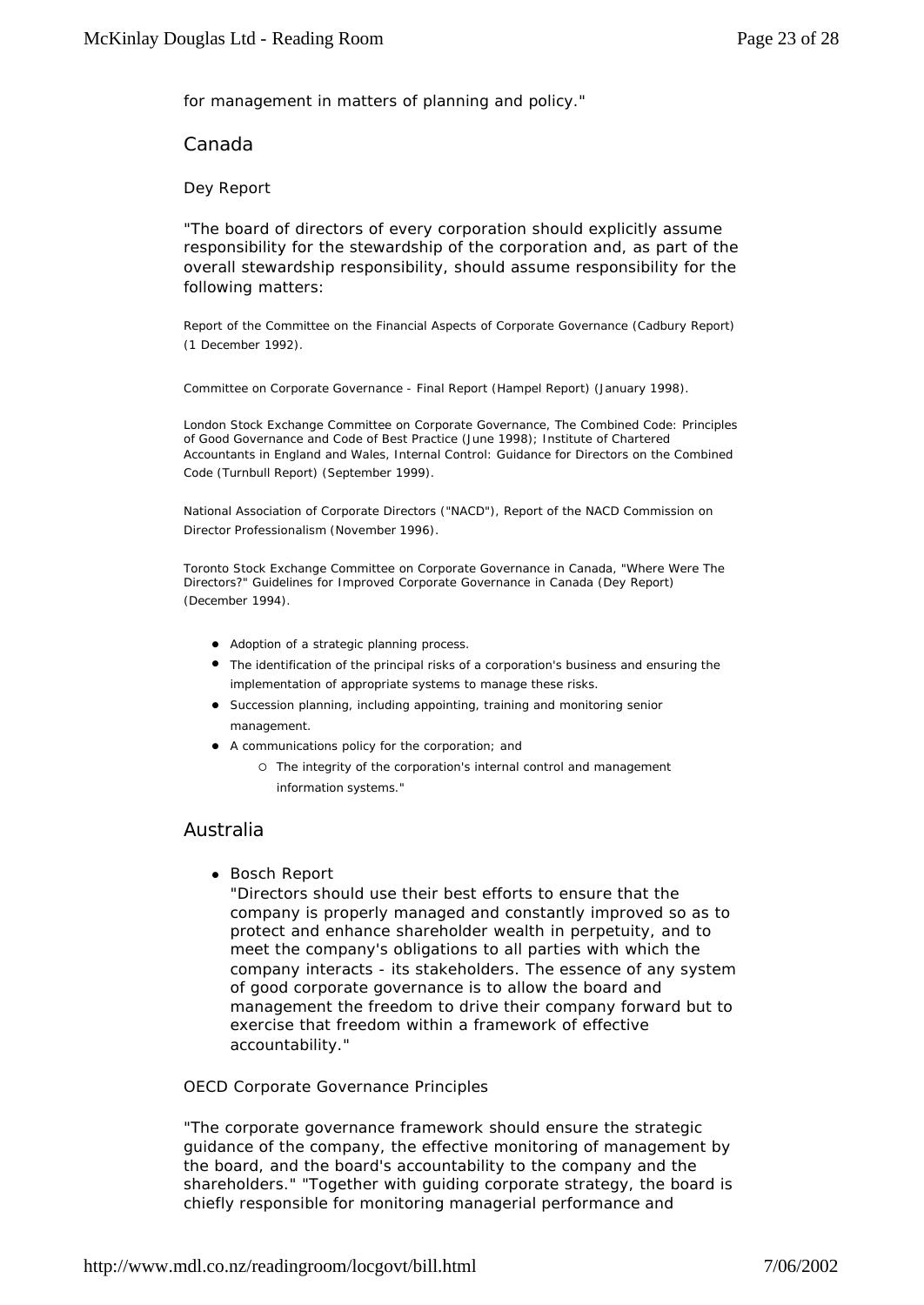*achieving an adequate return for shareholders, while preventing conflicts of interest and balancing competing demands …. It also implements systems designed to ensure that the corporation obeys applicable laws, including tax, competition, labour, environmental, equal opportunity, health and safety laws. In addition, boards are expected to take due regard of, and deal fairly with, other stakeholder interests including those of employees, creditors, customers, suppliers and local communities. Observance of environmental and social standards is relevant in this context."* 

Some of the reports quoted were dealing explicitly with listed public companies. Others, such as the OECD Principles and the NACD Report were dealing with all companies (including public sector companies). The Controller and Auditor General's report was focused specifically on the circumstances of local authority controlled entities.

*Working Group representing Australian Institute of Company Directors, Australian Society of Certified Practicing Accountants, Business Council of Australia, Law Council of Australia, The Institute of Chartered Accountants in Australia & The Securities Institute of Australia Corporate Practices and Conduct (Bosch Report) (3rd ed. 1995).*

*Organisation for Economic Cooperation and Development ("OECD"), Principles of Corporate Governance (April 1999); Business Sector Advisory Group on Corporate Governance, Corporate Governance: Improving Competitiveness and Access to Capital in Global Markets (the Millstein Report) (April 1998).*

All have a common theme. The board of directors has the responsibility to manage the company and must have the freedom to do so, exercising the board's judgement and acting in the best interests of the company. At the same time, boards of directors must be responsive to stakeholder interests including in particular those of shareholders but also others.

The board's role, as these various quotations make clear, is in matters such as setting the strategic direction, approving the key policies to be implemented by management, selecting the chief executive, monitoring management performance, ensuring compliance, and providing leadership. The board is responsible for ensuring that management is effective, not for acting as managers as such.

Section 49 has the potential to transfer the board's responsibility back to the local authority. If the local authority is to approve the directions and strategies, the planning outcomes and activities, the financial and non-financial targets and the outcome measures of the councilcontrolled organisation, then it is effectively undertaking the role of the board of directors.

The consequences are potentially serious. For example:

- How can the local authority effectively hold directors if the local authority has taken the primary role in exercising the very discretions which directors themselves normally have?
- To what extent will competent commercial directors be prepared to offer themselves if the local authority has, in effect, reserved to itself the principal discretions which directors would exercise?

It seems unlikely that government does in fact intend to transfer back to local authorities the principal role and authority of the board of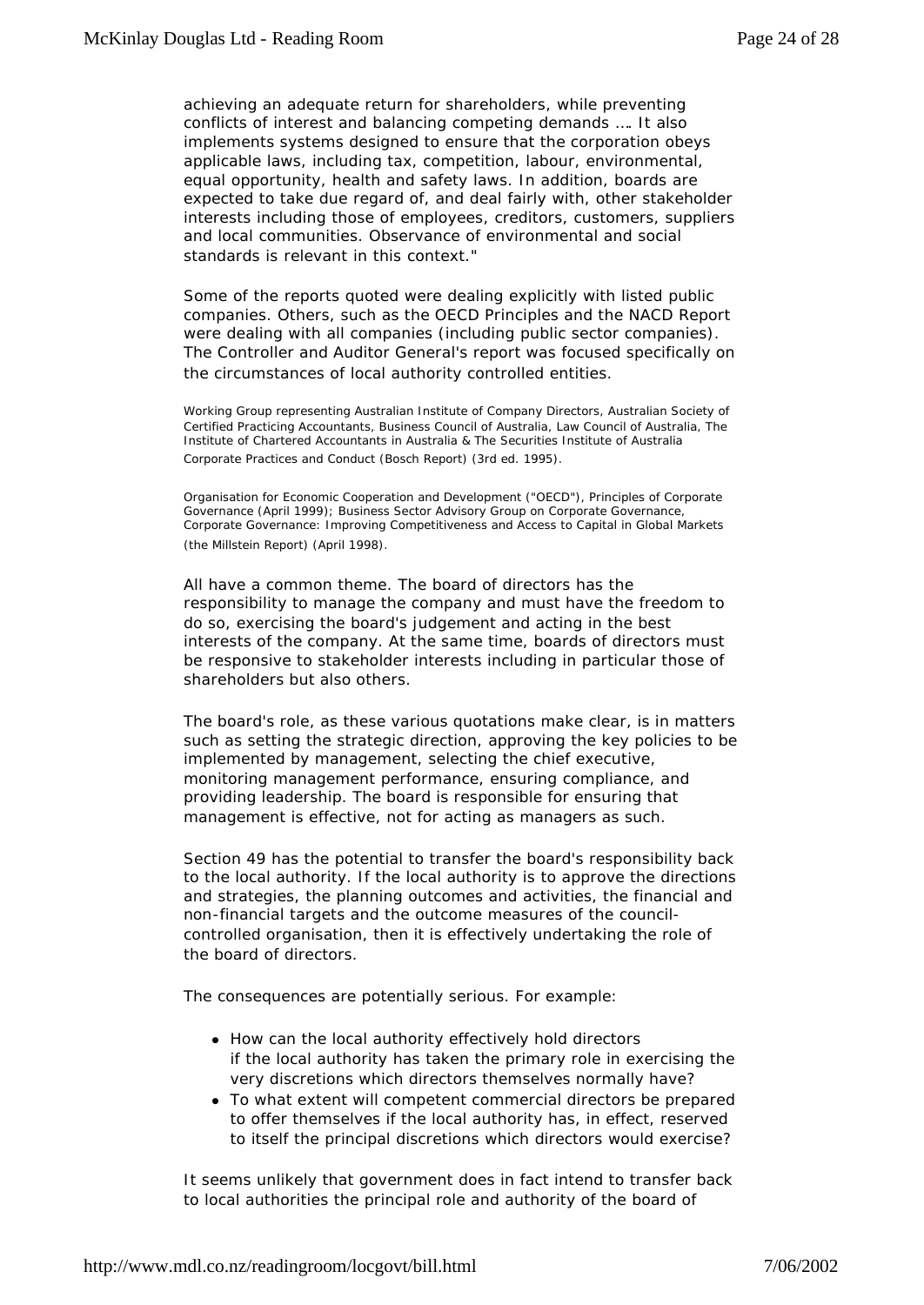directors. It seems more likely that Section 49 is something of an over reaction to a concern that some council-controlled organisations may not have been fully accountable.

The Controller and Auditor General's report cited above does report some difficulties with the current process. In paragraph 252 the report states:

*"However, we were not satisfied that consultation on the key features of their strategic business plans was always taking place between boards and shareholding local authorities prior to preparation of the draft SCI. In the absence of prior consultation on the assumptions underlying business plans, and on the risks and prospects for their companies, shareholding local authorities will be poorly placed to provide informed comment on the content of the SCI."*

The changed timing for preparation of the draft SCI may, to an extent, resolve this issue but there clearly is a problem which needs to be addressed.

It would make much better sense to provide that local authorities should have in place a process for reviewing with council-controlled organisations their business planning assumptions, directions and strategies, planning outcomes and activities and so on for the purpose of ensuring that:

- The local authority was adequately informed on the board's exercise of its stewardship role in respect of the company; and
- The board of directors, in discharging its responsibilities and developing its strategies, planning documents etc, had a clear understanding of the shareholders' expectations.

Such a provision would formalise the type of communication which should in any event be taking place (and which does take place between shareholding ministers and SOEs) without shifting from directors to shareholders the primary decision making role.

Such an approach should be sufficient to meet the concerns underlying the proposed Section 49. In this respect, it should not be forgotten that:

- In respect of companies, local authority shareholders always have the power, if they feel it necessary, to dismiss directors and replace them with people whom they regard as more likely to recognise the interests of the owner; and
- In respect of other council-controlled organisations, which for the most part will be council funded, the discretion which the council has over continuing funding is a very powerful discipline.

#### *Recommendations*

1. The change in process for development of the statement of corporate intent should be welcomed but supported by the development of an annual information cycle equivalent to that used by central government in respect of State Owned Enterprises (this need not have a statutory basis but it would be desirable to have a common understanding in the local authority sector of the principles and process which should apply).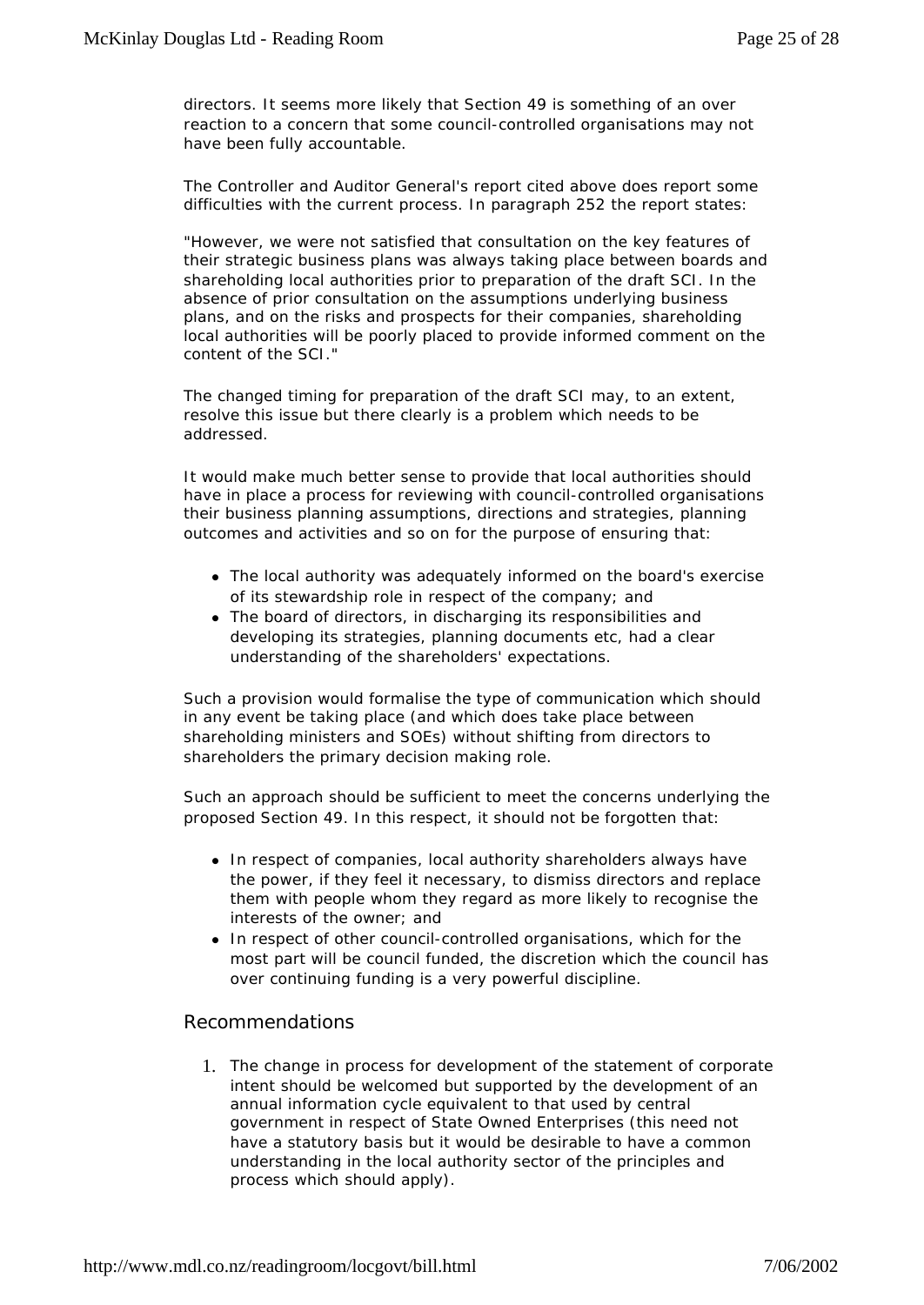2. Section 49(a) should be rewritten so that, instead of vesting in the local authority the power of approving or endorsing the matters listed, the provision was worded along the following lines:

"A local authority that is a shareholder in a council -controlled organisation must: (a) have in place a process for exchange of information between itself and the directors of that organisation covering the organisation's directions and strategies, planning outcomes and activities, financial and non-financial targets, and outcome measures of that organisation with the purposes of:

- Ensuring that the local authority has a good understanding of how *directors will exercise their stewardship of the organisation and the opportunity of commenting to the directors in a timely way; and*
- **•** The directors, in developing those directions and strategies and other *matters, have a good understanding of the objectives of the local authority and its expectations of the board.*

# **Role Of Directors**

#### *Principal Changes*

The Bill introduces a new provision on the role of directors of council controlled organisations:

*"45. The role of a director of a council-controlled organisation is to ensure that the organisation meets its objectives and any other requirements in its statement of corporate intent or performance agreement."*

#### *Effects*

Neither the effects nor the purpose of the proposed new section are clear. The Bill carries forward a provision, common in legislation dealing with public sector-owned companies, in Section 46 that

"All decisions relating to the operation of a council-controlled organisation must be made by, or under the authority of, the directorate of the organisation in accordance with -

- **.** Its statement of corporate intent or performance agreement;
- **·** *Its constitution."*

The immediate question is what does Section 45 add that Section 46 does not already require? It must be implicit in Section 46 that the purpose of taking decisions in accordance with the statement of corporate intent or performance agreement is to meet the organisation's objectives or the other requirements set out in those documents. Section 52, dealing with the content of reports on operations of council-controlled organisations, requires the half yearly and annual reports to contain the information necessary to enable an informed assessment of the organisation's operations including:

- A comparison of the performance with the statement of corporate intent or performance agreement;
- An explanation of any variances between that performance and the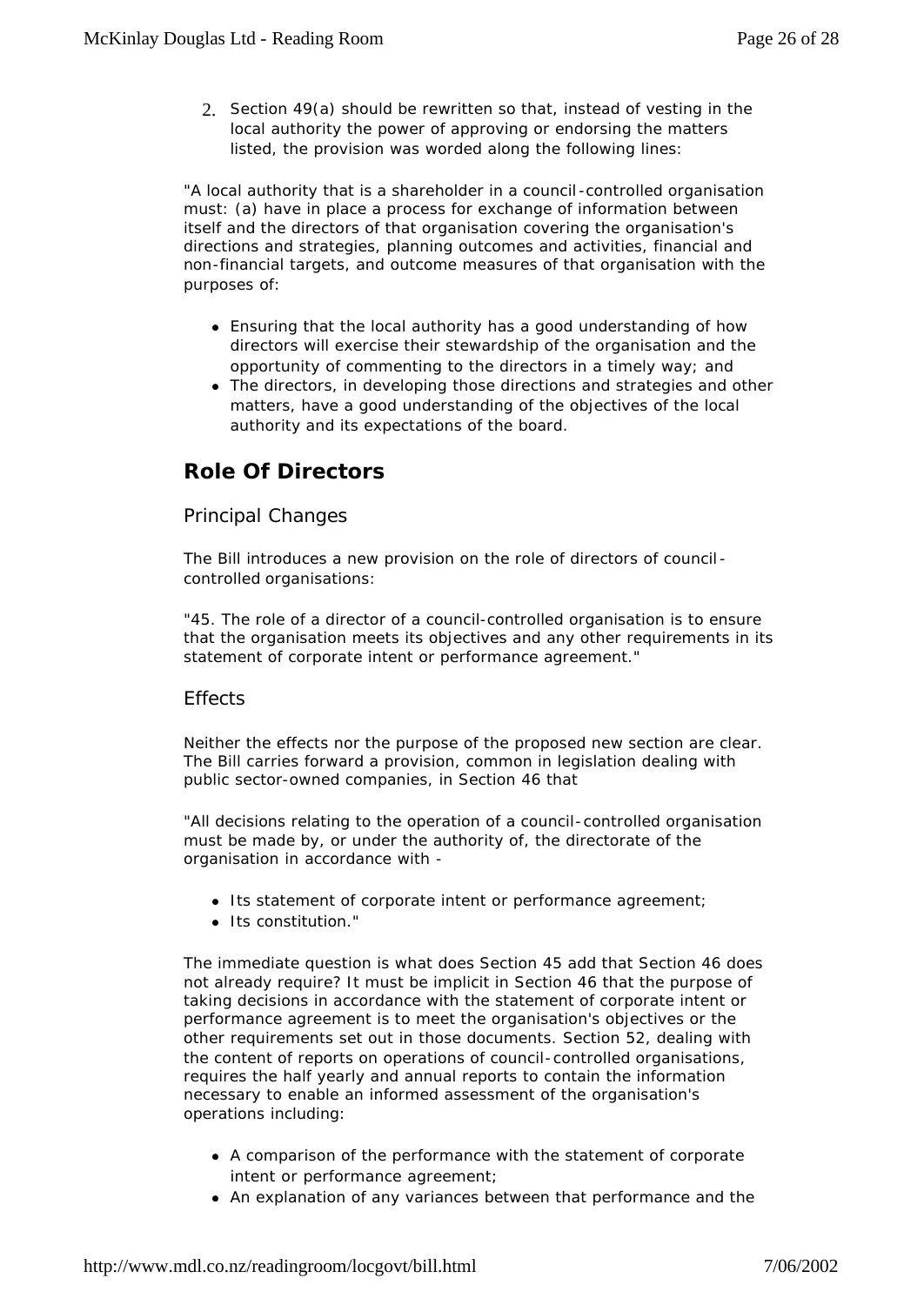statement of corporate intent or performance agreement.

If the intent of the section is simply to include within the role of the board ensuring that the organisation meets its objectives and other requirements, then it seems redundant.

There is an alternative possible explanation. The role of directors, in the sense of the overriding obligations and responsibilities a director undertakes, has traditionally been stated in the Companies Act rather than in special purpose legislation such as the State Owned Enterprises Act or the Local Government Act. It includes provisions such as Sections 128 and 131 (quoted above) which make it clear that it is the board which has the responsibility for management of the company.

An alternative interpretation of the proposed Section 45 is an intent to exclude that overarching responsibility for management by "writing down" the role of director from responsibility for management to one of some kind of super-monitor (leaving aside the question of how extensive the powers of the board might need to be to "ensure" if an organisation is not performing).

The proposed new section seems redundant if its purpose is purely to underscore what is already in Sections 46 and 52. If it is to write down the role of director, then it is both repugnant to good governance and, given the way it is drafted, a likely source of confusion.

#### *Recommendation*

*Local Government New Zealand should seek to establish from officials and/or ministers the intent of this section and the justification for its inclusion. Unless a compelling case is made, consistent with the principles of good governance, that the section is required, it should be deleted.*

### **DRAFTING**

Incorporation of a wider range of organisations within the ambit of the legislation has given rise to some drafting anomalies.

The draftsman has sought to minimise the need for additional wording by providing in Sections 42(3) a series of provisions to the effect that, if the council -controlled organisation is not a company, then references to terms such as shareholder, director etc take on a different meaning clearly intended to embrace the non-company organisation. There are problems with this approach, principally with the term "shareholders".

The term "shareholders" is defined to include any partners, joint venture partners, members, or other persons **holding equity securities** in relation to that organisation (emphasis added) and equity securities in turn *"include any form of voting rights in that organisation".*

The problem with this approach is that, for most council-controlled non-profit organisations there will be no equity securities held by the council. The typical example is a trust (whether charitable or not or